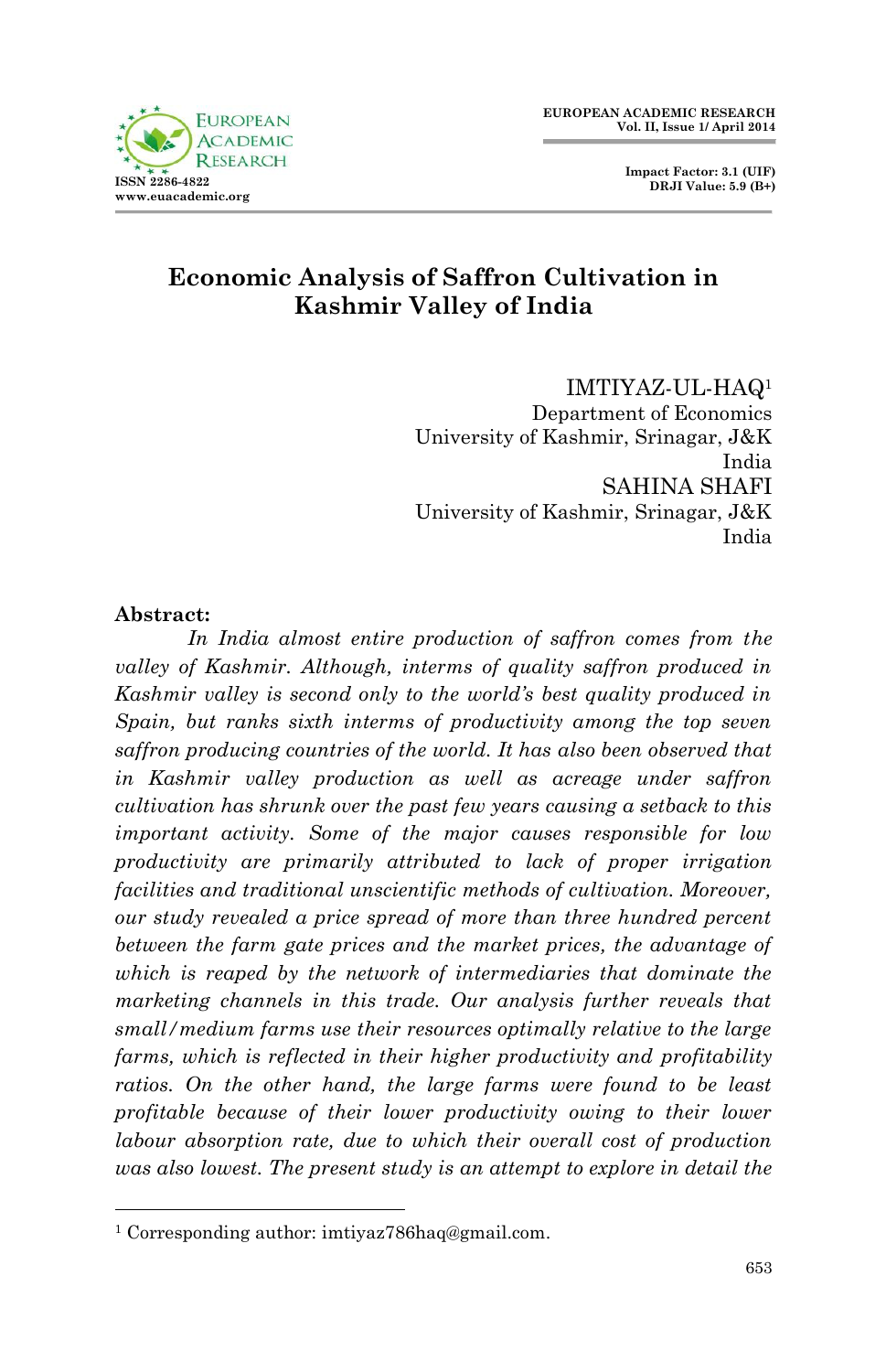Imtiyaz-ul-Haq, Sahina Shafi*- Economic Analysis of Saffron Cultivation in Kashmir Valley of India*

*cost structure and the returns in the context of different farm sizes in tehsil Pampore of district Pulwama which is a dominant producer of saffron in the Kashmir valley. The returns have been captured both in absolute and relative terms, while as costs have been worked out as variable and fixed costs. Besides, the study also involves a survey of socio-economic and farm profile of the saffron growers. Finally, Cobb-Douglas production function has been employed to estimate the elasticities of output (yield per hectare) with respect to some major economic and noneconomic variables.*

**Key words**: benefit cast-ratio**,** efficiency, gross margin, Jammu and Kashmir, productivity, production function, net margin, saffron.

## **1. Introduction**

Saffron popularly known as golden spice is a small volume high priced legendary crop regarded as a pivotal economy regulating factor for the development of the Jammu and Kashmir economy. It is one of the important commercial activities and second largest industry after fruit production in the state. Kashmir is famous for the cultivation of saffron where it is mainly grown on Karewas in the Kharief season. Saffron growing areas of the state are concentrated in district Pulwama, Budgam, Srinagar and Doda. The hub of this activity is district Pulwama which occupies about 86 percent of the total area under saffron in the whole state of Jammu and Kashmir and out of which about 80 percent of the saffron area belongs to Tehsil Pampore alone. Cultivation of saffron around Padampore (now Pampore) in the District Pulwama of Kashmir valley dates back to 500 B.C*. (Agarwal et al.).* More than 10,000 farm families of 226 villages are associated with this crop directly or indirectly, and nearly 85 percent families associated with its cultivation are small (marginal) farmers. Saffron cultivation is highly labour intensive activity where most of the field and post harvest operations are carried out by women *(Kamli et al.).* In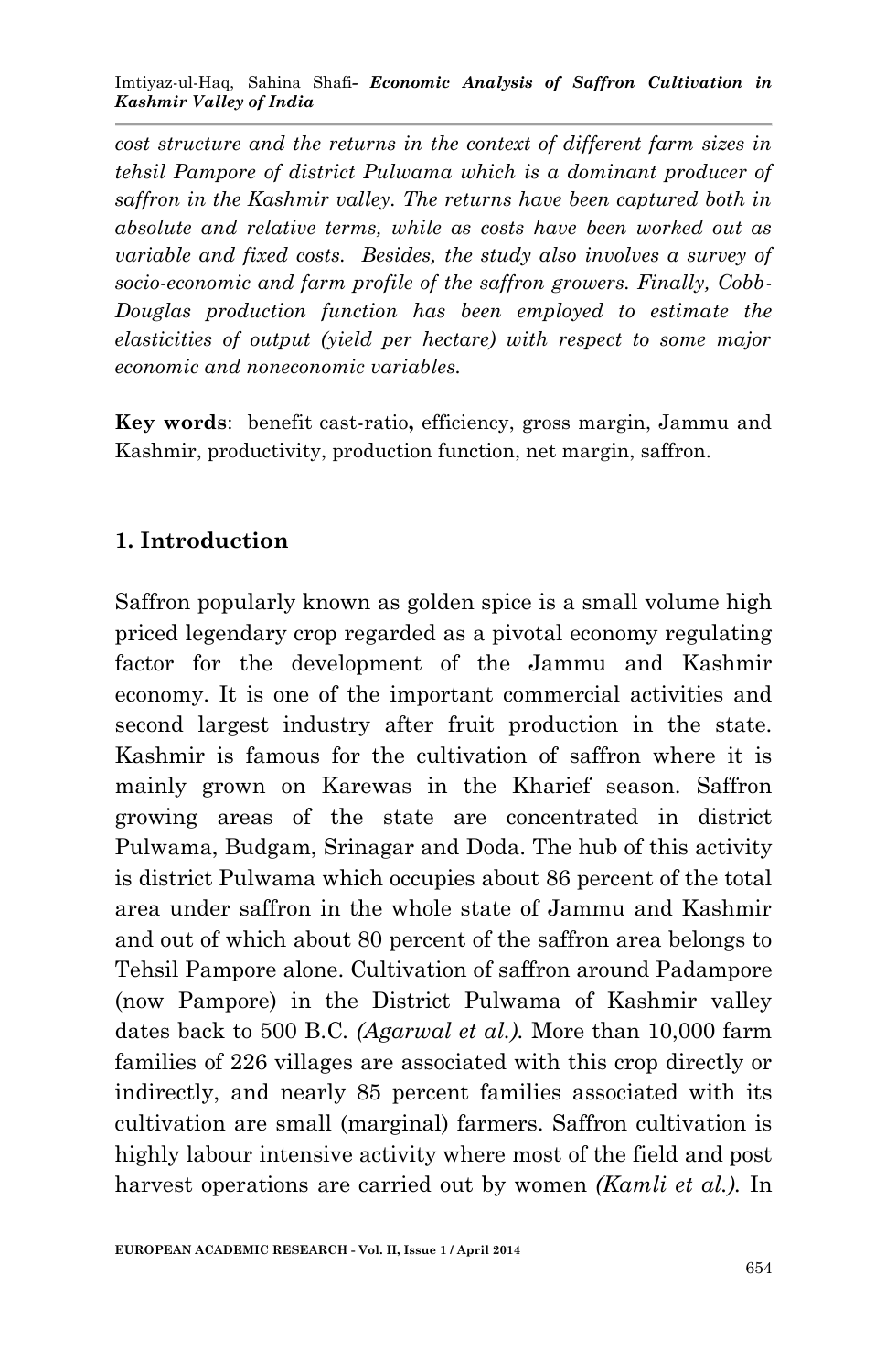our field study the human and the animal labour component together accounted for about half of the total cost of per acre production.



**Fig. 1: Percentage Area under Saffron Cultivation in J&K.** Source: Office of the Directorate of Agriculture, Jammu and Kashmir.

During past few years saffron cultivation, however, has received a serious setback due to various economic, noneconomic and climatic factors in Kashmir valley. Area under saffron cultivation has shrunk from 5707 hectares in 1996-97 to just 3883 hectares in 2004-05. Production of saffron is reported to have gone down from 173.82 quintals to 80 quintals from 1997-98 to 2004-05. There has also been a sharp fall in productivity from 3.17 Kg. per hectare to around 2.0 Kg. per hectare in 2004-05 *(Directorate of Agriculture, 2004)*. This fact almost conforms to the results of our field study where per acre productivity was found to be 0.73 Kg. (1.82 Kg. per hectare).



**Fig. 2: Variations in area under saffron cultivation in Kashmir Valley** Source: Appendix Table 1A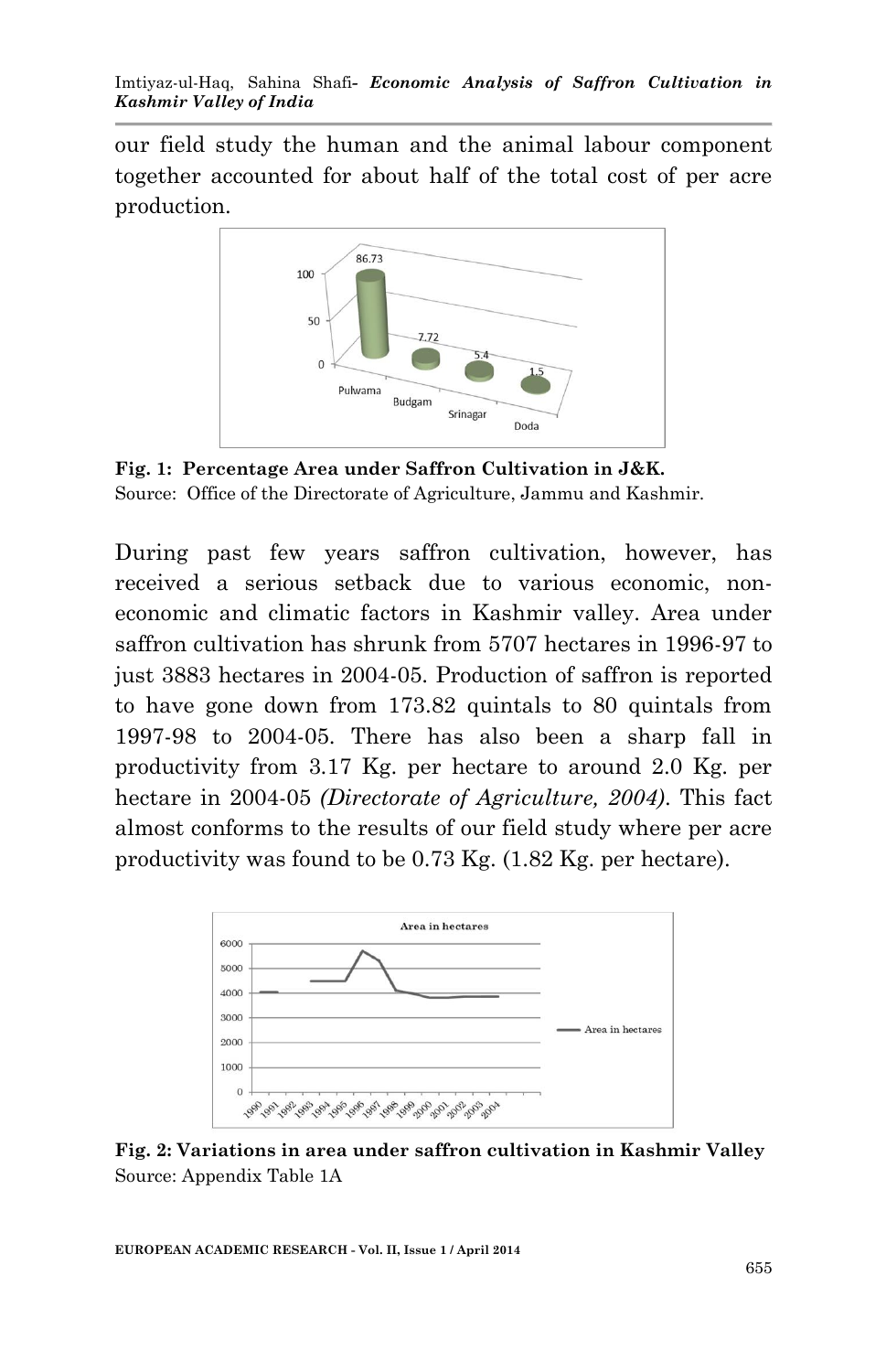

**Fig. 3: Variations in Saffron Production in Kashmir Valley**  Source: Appendix Table 1A



**Fig. 4: Variations in Productivity in Kashmir Valley** Source: Appendix Table 1A



**Fig. 5: International Dimensions of Saffron Cultivation** Source: Appendix Table 1A

**EUROPEAN ACADEMIC RESEARCH - Vol. II, Issue 1 / April 2014**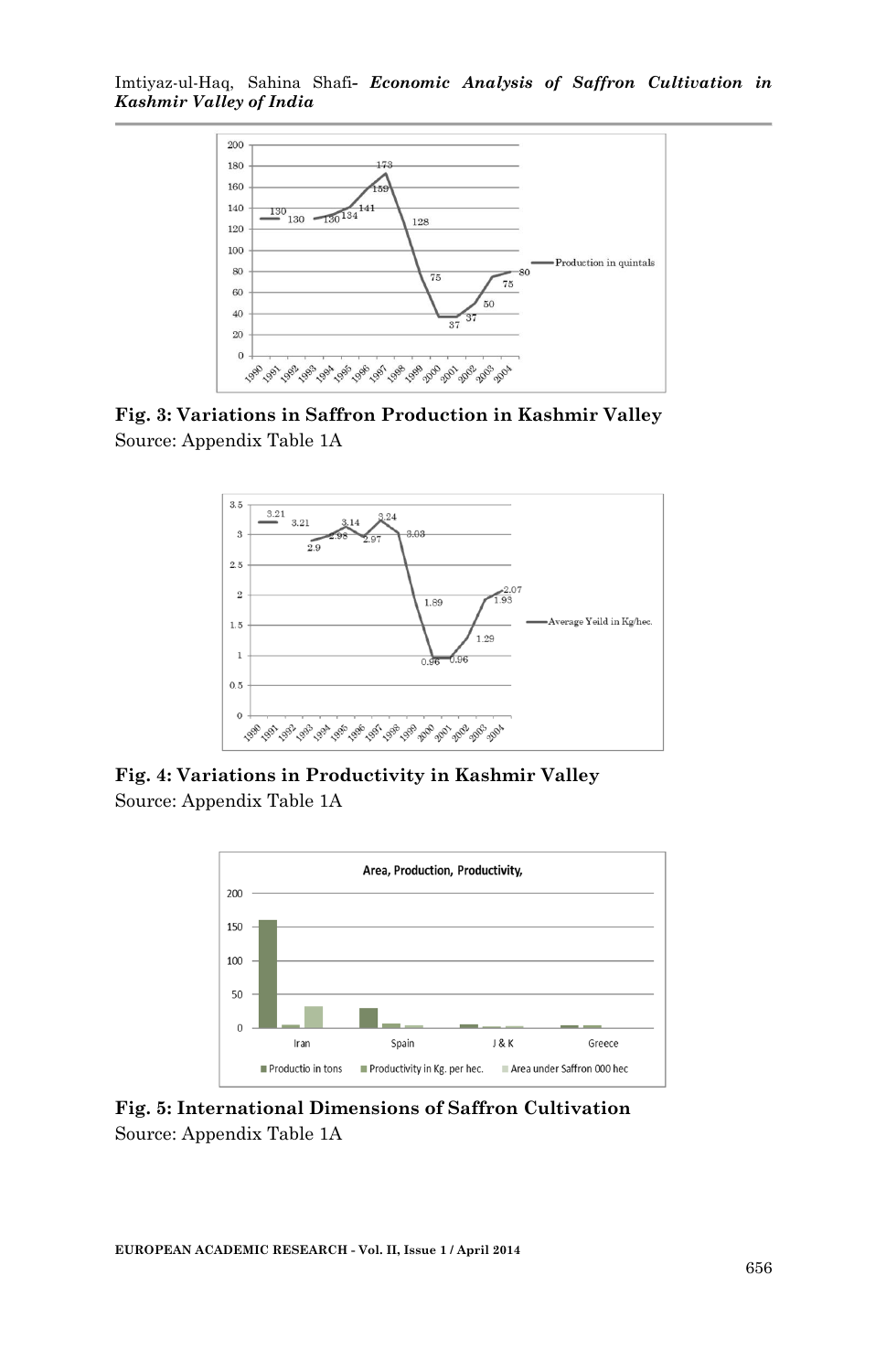At the international level India is reported to occupy the third place, where the entire production comes from the state of Jammu and Kashmir, contributing 4.46 tons with an average productivity of around 2.0 Kg. per hectare. The largest saffron is produced in Iran with an average production of 160 tons and average productivity of 5 Kg. per hectare. Spain is the second largest producer of saffron producing 29.15 tons with an average productivity of 6.96 Kg. per hectare. While interms of average productivity Jammu and Kashmir (India) occupies a 6th rank, as per quality Kashmir saffron is second only to that grown in Spain *(Agarwal et al.)*

# **2. Objectives of the Study**

i. To study the cost structure and profitability of the saffron crop.

ii. To examine the relationship between farm size, productivity and profitability.

# **3. Data and Research Methodology**

This paper is based on an analysis of the data collected through a field study conducted in tehsil Pampore of district Pulwama. The study is designed to make an analysis of cost structure, returns to investment and productivity of saffron cultivation. Since Pampore is known all over the world for the quality saffron it produces owing to its peculiar topography, suitable climatic conditions, soil and water table, it was chosen as an area of our study.

 Out of a total of 29 villages from tehsil Pampore, 4 (13.79%) villages namely Konibal, Khrew, Barsoo and Pathpore were randomly selected on simple random basis. The detailed study was confined to 120 farms selecting 30 farms from each village. The design adopted for the study was a two stage stratified random sampling with village as a primary unit and the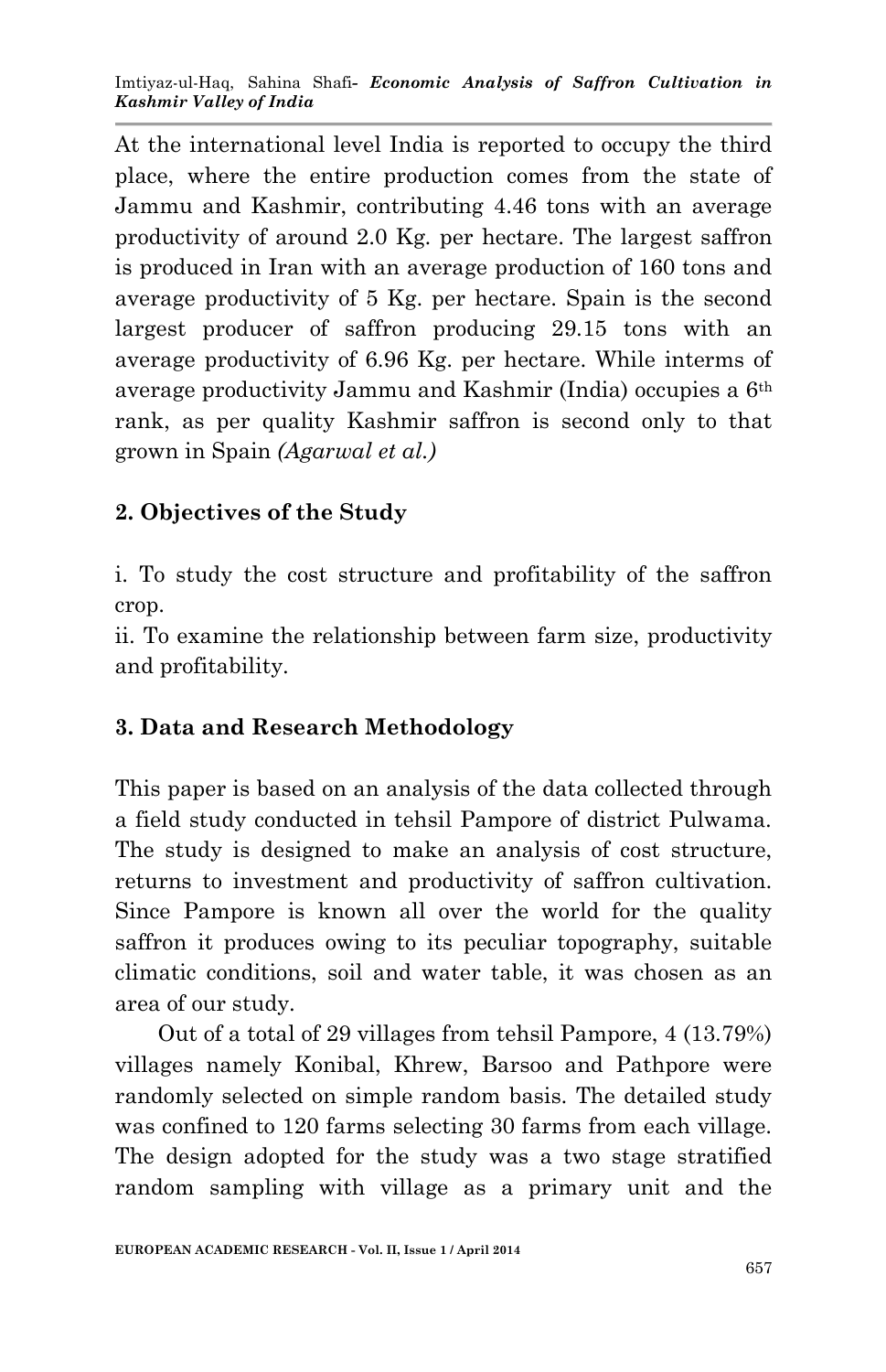household saffron growing crop as the secondary and ultimate unit of sampling. The present study based on these accounts does not pretend to generalize these results for the entire state. However, the empirical findings do indicate, within reasonable limits, the trends in productivity and profitability of saffron cultivation in Kashmir valley.

 In order to study whether saffron cultivation is a profitable venture, we are required to study the costs and return and yield per hectare (productivity). Costs are usually thought of as the expenditures incurred in cultivation by a farmer as variable costs and fixed costs. The variable costs (human labour, mechanical labour, animal labour, fertilizers) and fixed costs (average value of the seed/corm, rental value of land, depreciation of tools and equipment) comprise the total cost of production. The analysis of the data for the empirical estimation of the above mentioned variables has been done in the context of farm sizes. For this purpose, the farms have been categorized into three classes viz., small farms with a size of less than 2 acres, medium size farms ranging between 2 to 4 acres and large farms with a size of more than 4 acres. It will be pertinent to mention here that our endeavour will also be to study whether there is any relation between the productivity and the size of holdings. A detailed cost and return analysis was worked out to study the profitability of the saffron cultivators. Information on the various components of the variable and fixed costs was obtained through a well designed open end questionnaire. Following analytical tools have been employed:

#### **Net Returns (NR)**

 $NR = GR - TPC$  where  $NR = net$  returns (profit);  $GR = gross$  revenue;  $TPC = total$  production cost

#### **Gross Margin (GM)**

 $GM = [(GR - TVC) \div GR]$  where GR= gross revenue; TVC = total variable cost.

#### **Net Margin (NM)**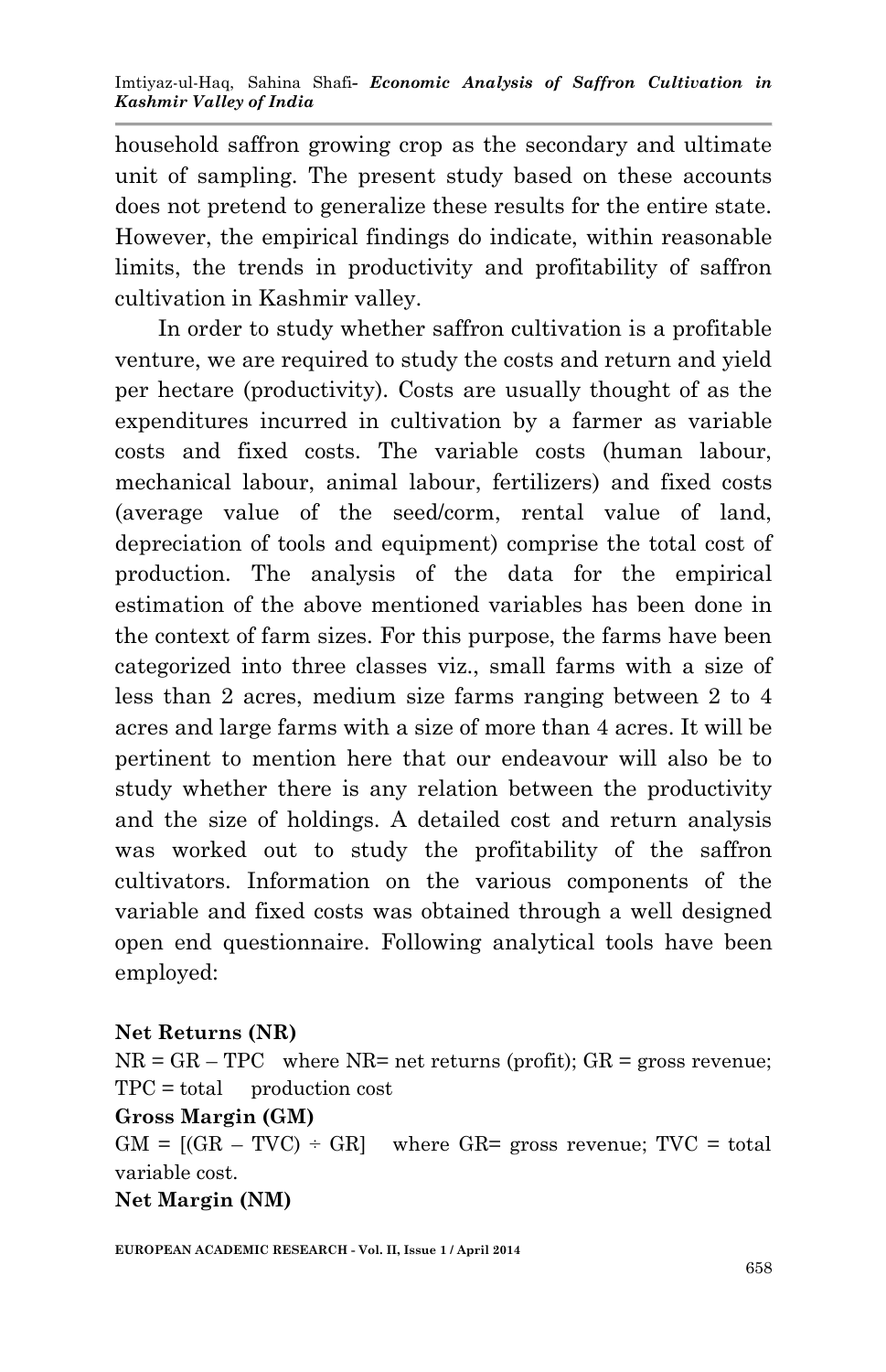Imtiyaz-ul-Haq, Sahina Shafi*- Economic Analysis of Saffron Cultivation in Kashmir Valley of India*

 $NM = [NR \div GR]$  where  $NR = net$  returns (profit);  $GR = gross$  revenue. **Benefit Cost ratio (BCR) / Net Returns per Rupee of Investment**  $BCR = NR+TPC$  where  $NR=$  net returns (profit);  $TPC = total$ production cost

### **Econometric Model Specification**

The Cobb-Douglas production function is the most commonly used functional form for analyzing agricultural production data. The major reasons for using this functional form are due to its mathematical properties, simplicity of computation, and interpretation. In addition, Cobb-Douglas production function is relatively simpler to estimate because of logarithmic transformation into linear form. Cobb-Douglas production function was used as the lead equation. It was linearized into a double logarithmic function to get a form amenable to practical purposes as expressed below:

 $ln Y = ln \alpha + b_1 ln X_1 + b_2 ln X_2 + b_3 ln X_3 + b_4 ln X_4 + b_5 ln X_5 + b_6 ln X_6 + ln U_1$ 

Where;  $Y = Yield$  per acre,  $X_1 = age$  measured in years,  $X_2 = education$ measured in years,  $X_3$  = Saffron growing experience (years),  $X_4$  = Fertiliser (Kgs.),  $X_5 =$  Labour (man days),  $X_6 =$  Bullock labour (days) Ui = error term which included unknown factors affecting the yield of saffron,  $\ln$  = natural logarithm, a = constant, b<sub>1</sub>,b<sub>2</sub>,b<sub>3</sub>,b<sub>4</sub>,b<sub>5</sub>,b<sub>6</sub> are the parameters to be estimated empirically.

### **4. Results and Discussion**

Present study has been discussed under the following headings:

- i. Demographic and Farm Profile
- ii. Economic Analysis.

# **4.1. Demographic and Farm Profile of Saffron Growers 4.1.1 Age of Farmers**

Age is one of the important factors that plays a vital role in the farmers' response to the adoption of new ideas and innovations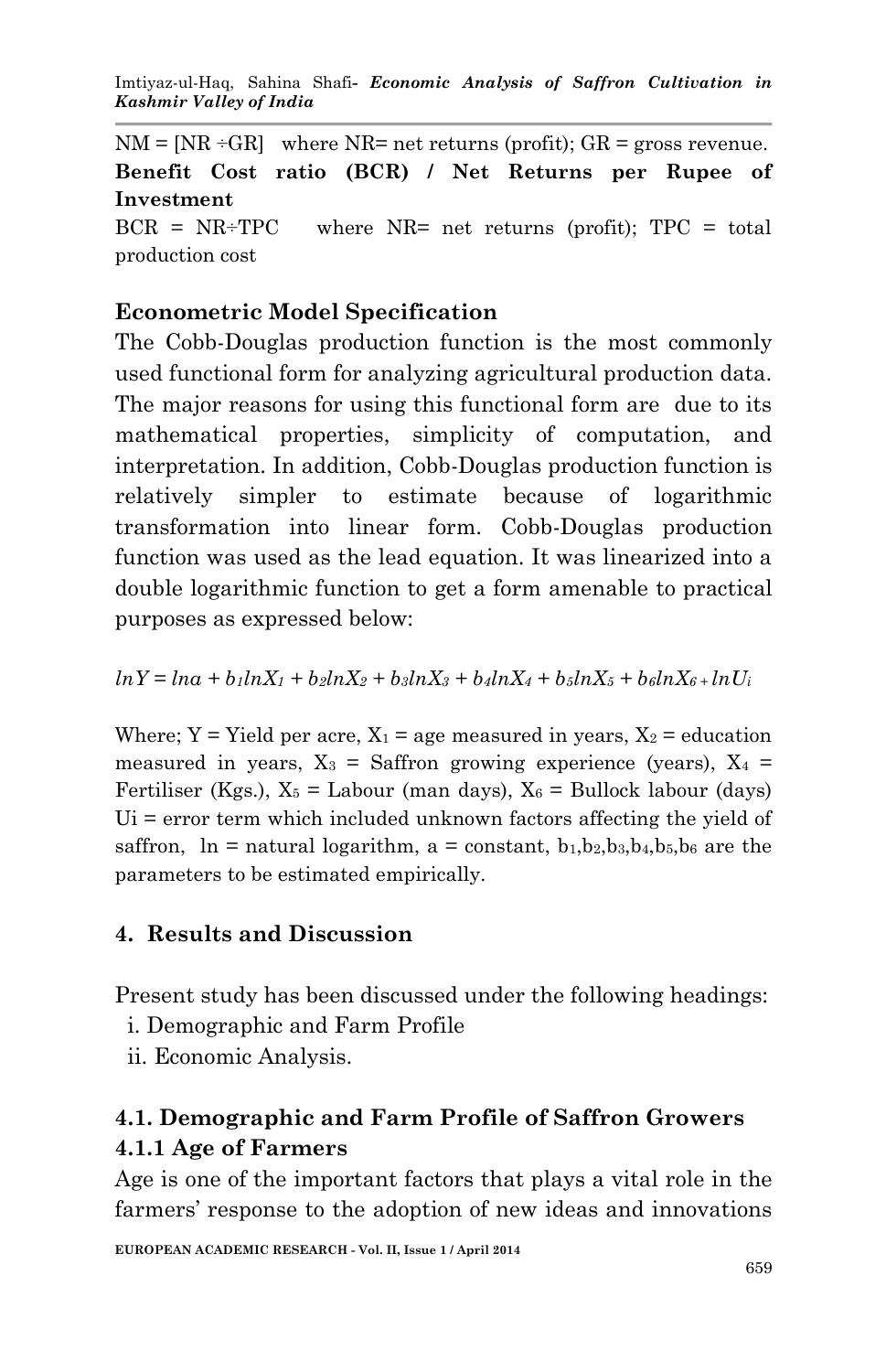and plays an important role in agricultural activities. Table 1 shows that at the time of survey, only 16.6 percent of the farmers were found below the age of 40 years, while 80.8 percent were found in the age group of 40-60 years and just 2.5 percent under the age of 60 and above. During our interaction with the households it was observed that the role of younger generations, who are more educated and can easily adopt new ideas, is less. The role of older generation in the decision making process is more. Because of their age, they are not only the heads of the families but also the final decision makers.

| Age (years) | No. of farmers | Percentage |
|-------------|----------------|------------|
| 20-40       | 20             | 16.6       |
| 40-60       | 97             | 80.8       |
| Above 60    | 9<br>Ð         | 2.5        |
| Total       | 20             | 100        |

**Table 1: Age of Farmers** Source: Field Survey

## **4.1.2 Educational Level**

Education plays an important role in the development of agriculture. It enhances the overall personality of an individual and helps him to think in the most efficient manner. There is a close relationship between the educational level and the adoption of agricultural innovations, which in turn increases productivity and hence more profits to the farmers. The table 2 shows the level of education of the selected households. The table reveals that 50 percent of the selected households are illiterate. About 30 percent have attained primary level education and 16.6 percent of the farmers fall into the category of secondary education. Only 3.3 percent are well educated and this is a major obstacle, as revealed below from our analysis, for production and productivity which intern brings lower returns to the farmers.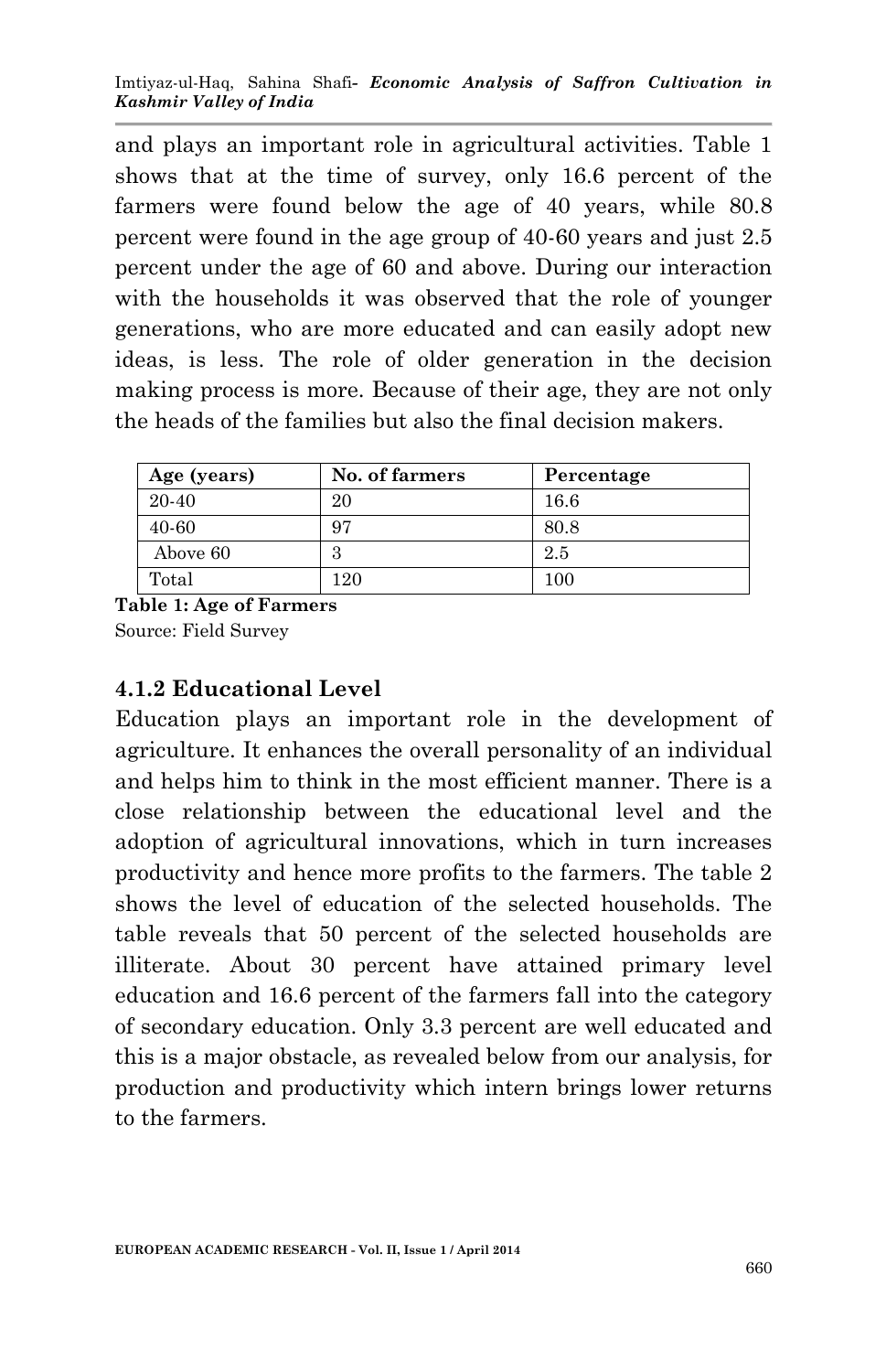Imtiyaz-ul-Haq, Sahina Shafi*- Economic Analysis of Saffron Cultivation in Kashmir Valley of India*

| <b>Education Level</b> | No. of farmers | Percentage |
|------------------------|----------------|------------|
| Illiterates            | 60             | 50         |
| Primary Education      | 36             | 30         |
| Secondary education    | 20             | 16.6       |
| Higher education       |                | 3.3        |
| Total                  | 120            | 100        |

**Table 2: Educational Level**

Source: Field Survey

### **4.1.3. Experience in Saffron Cultivation**

Experience in saffron cultivation is very crucial for a successful crop. It requires a special knowledge regarding the choice of corm, timely and judicious application of fertilisers, preparation of beds, intercultural operations, post harvest management practices etc. The data in Table 3 obtained during our field study reveals that a majority group of the growers (more than 75%) had experience ranging between 10-20 years in cultivation of saffron.

| <b>Experience in Years</b> | No. of farmers | Percentage |
|----------------------------|----------------|------------|
| $< 5$ Years                | 03             | 2.5        |
| 5-10 Years                 | 13             | 10.8       |
| $10-15$ Years              | 25             | 20.8       |
| $15-20$ Years              | 31             | 25.8       |
| $20-25$ Years              | 38             | 31.6       |
| $>25$ Years                | 10             | 8.3        |
| Total                      | 120            | 100        |

**Table 3: Experience in Saffron Cultivation**  Source: Field Survey

### **4.1.4 Sources of Irrigation**

Although the potential for irrigation in Pulwama district is adequate as river Jhelum runs through the base of karewa belt of Pampore but unfortunately the irrigation system in the district is not adequately developed. The production of saffron is totally rain fed in the district. No attempts have been taken by the government for providing timely irrigation facilities to the saffron growers, so that both production and productivity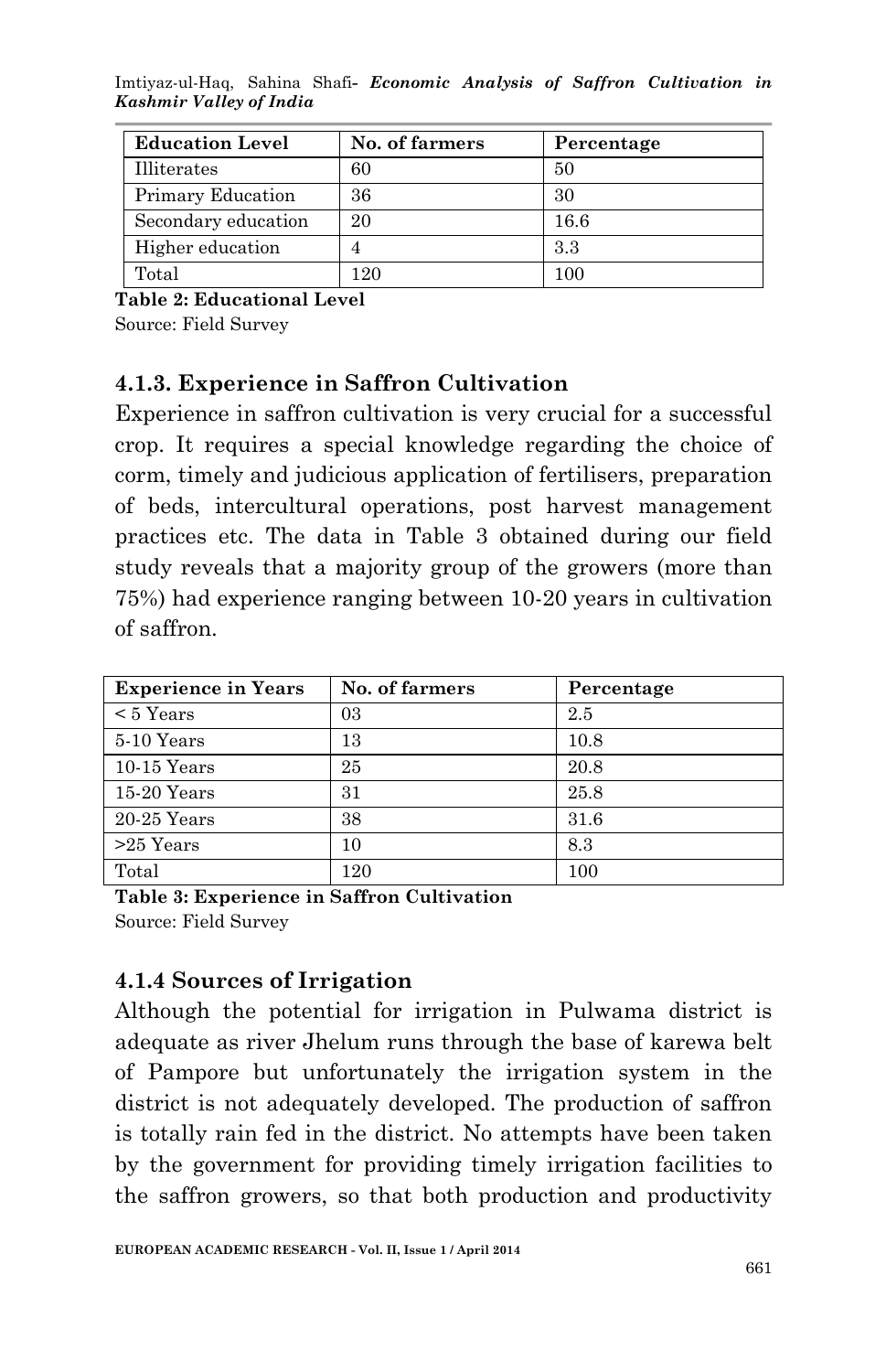could enhance. The irrigation system in context to saffron can be understood with the help of Table 4. It shows that the whole area of saffron is rain fed in Pulwama district. Irrigation facilities at proper time are essential for increasing saffron production and productivity and consequently enhance the returns to the farmers.

| <b>Source</b> | <b>No. of Farmers</b> | Percentage |
|---------------|-----------------------|------------|
| Canals        |                       |            |
| Ponds         |                       |            |
| Rain          | 120                   | 100        |
| Tanks         |                       |            |
| Total         | 120                   | 100        |

**Table 4: Irrigation System**  Source: Field Survey

## **4.1.5 Financial Sources**

Among several agricultural activities saffron cultivation is said to be the most profitable and very easy to cultivate as the corm survives up to 15 years, so the farmers can easily provide more land towards its cultivation but this is not possible as saffron corms are very expensive and it becomes difficult for a poor grower to purchase corms for production. Therefore, need for borrowing arises. The sources from which these farmers received loans at the time of survey is documented in Table 5.

| Source            | No. of farmers | Percentage |
|-------------------|----------------|------------|
| Banks             | -              |            |
| <b>Dalals</b>     | 40             | 33.3       |
| Friends/Relatives | 80             | 66.6       |
| Total             | 120            | 100        |

**Table 5: Financial Sources**  Source: Field Survey

It is clear from the table that among 120 respondents, 40 respondents (33.3%) received cash in advance from dalals at the time of need and 80 i.e., 66.6 percent relied on interest free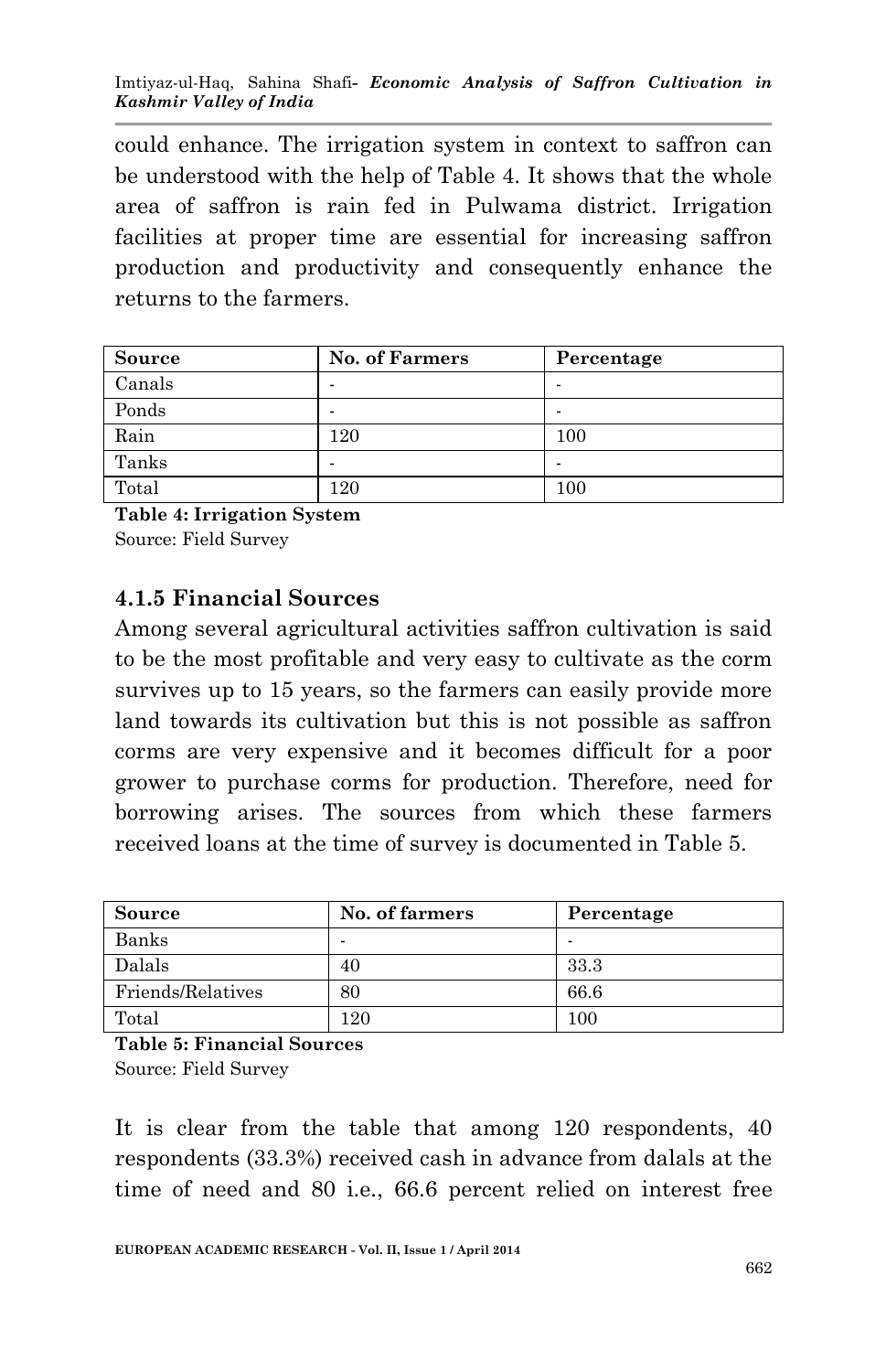loans from their friends and relatives. No loan was taken by the sample respondents at the time of survey from banks or any other financial institution.

# **4.1.6 Area under Operational Holdings and Tenancy Status**

It can be observed from the Table 6 that the total area under saffron cultivation of 120 households is 462.41 acres and the total area under operational holdings is 744.89 acres which means 62 percent of the total cropped area. Out of 120 sample households 52 (43.3%) were marginal (small) farmers, 33 (27.5%) were medium farmers and 35 (29.16%) were large farmers. The production of land devoted to saffron cultivation is largest in case of large size farmers 66.8 percent. The smallest size group accounts for only 12.5percent and the medium size class has a share of 20.5percent. All the selected households were peasant proprietors having their own land. None of the cultivators was having leased in land or leased out land.

| <b>Size Class</b>                    | No. of<br>House<br>Holds | Area under<br>operational<br>holdings<br>(acres) | Area under<br><b>Saffron</b><br>(acres) | %age area<br>under<br>saffron |
|--------------------------------------|--------------------------|--------------------------------------------------|-----------------------------------------|-------------------------------|
| Below<br>$\mathcal{D}_{\mathcal{L}}$ | 52                       | 145.995                                          | 57.865                                  | 12.5                          |
| acre                                 |                          |                                                  |                                         |                               |
| $2-4$ acre                           | 33                       | 167.47                                           | 95.245                                  | 20.5                          |
| Above 4 acre                         | 35                       | 731.425                                          | 309.3                                   | 66.8                          |
| Total                                | 120                      | 744.89                                           | 462.41                                  | 100.00                        |

**Table 6: Category Wise Area under Operational Holdings and Saffron Crop**

Source: Field Survey

| Size class acre | No. of households | Tenancy status Owned   |  |  |
|-----------------|-------------------|------------------------|--|--|
|                 |                   | land (Leased in/Leased |  |  |
|                 |                   | out)                   |  |  |
| Below 2 acre    | 52                | 52<br>-                |  |  |
| $2 - 4$         | 33                | 33                     |  |  |
| Above 4 acre    | 35                | 35                     |  |  |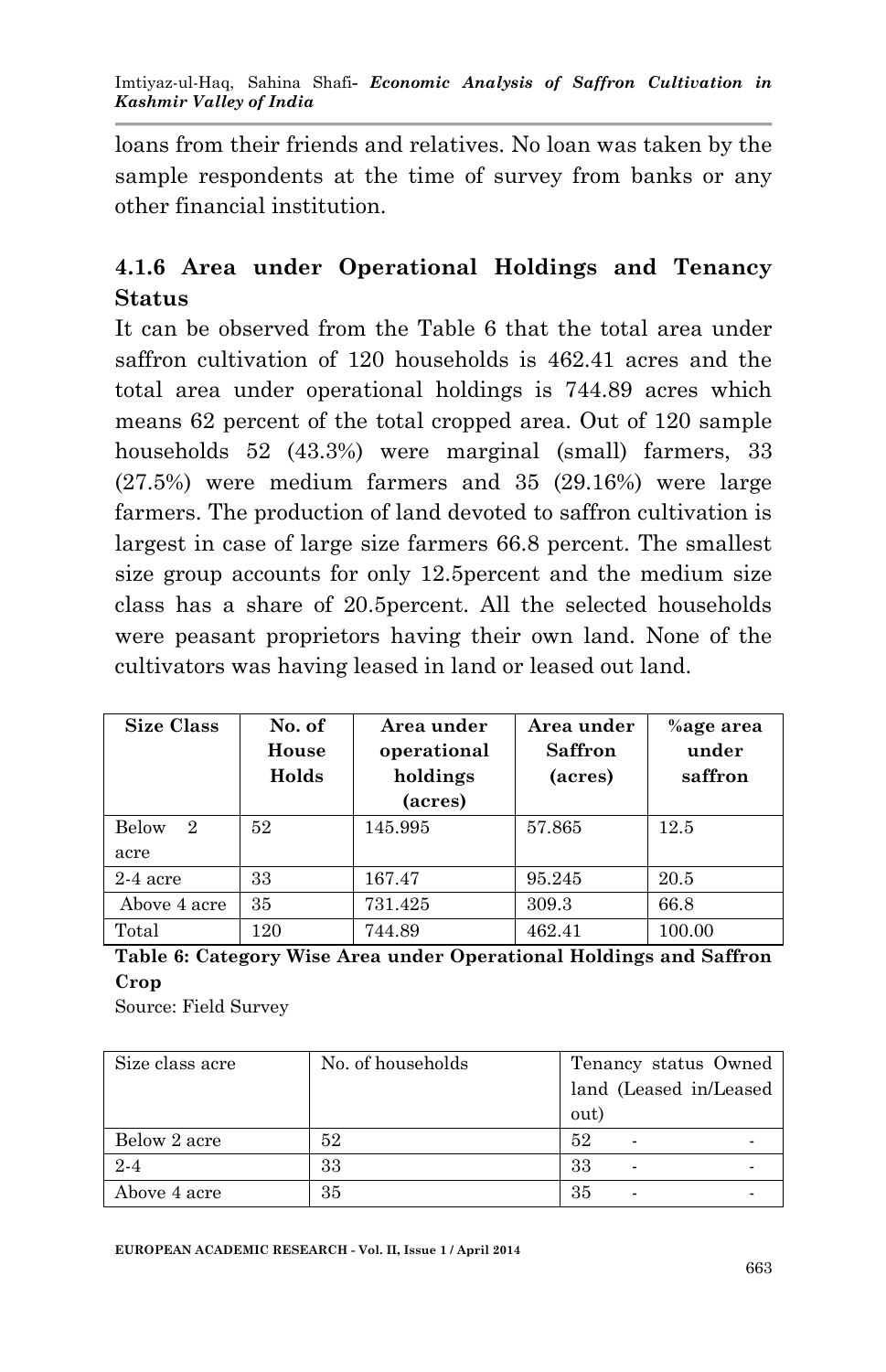Imtiyaz-ul-Haq, Sahina Shafi*- Economic Analysis of Saffron Cultivation in Kashmir Valley of India*

| $7.$ Tononov $\mathcal{Q}_{\text{total}}$<br>$T_0$ kla |  |  |  |  |  |  |
|--------------------------------------------------------|--|--|--|--|--|--|

**Table 7: Tenancy Status** Source: Field Survey

### **4.1.7 Marketing and Trade Mechanism**

Agricultural marketing in its wide sense comprises all the operations involved in the movement of produce and raw material from the farm to the final consumer. It includes the handling of the product at the farm, initial processing, grading and packaging in order to maintain and enhance the quality and avoid the wastages. Marketing of the saffron is concentrated in the hands of a few traders because a common grower cannot directly sell his meagre produce as he cannot grade, pack and store the produce at individual level (*Zaki et al., 2002)*. Because of the poor financial status the farmers are prompted to sell their produce through middlemen to the owners of the trading firms. Between the grower and the ultimate consumer there exists a long chain of the intermediaries. The main marketing channels of saffron in the valley of Kashmir are shown below:

#### **Dalals (C1)**  $\rightarrow$  **Local Traders (C2)**  $\rightarrow$  Agents (C3)  $\rightarrow$  Sub Firms (C4)

The Table 8 indicates the growers' transactions with different types of marketing agencies. The information in the table has been gathered during our field study. Most of the selected households (50 percent) preferred to sell their produce to dalals, whereas about 40 percent of the sample households preferred to sell their produce to sub-firms. The marketing channels expropriate a substantial proportion of the profit from both growers as well as the consumers. In Pampore, the traditional saffron marketing centre of Kashmir valley, the big traders purchase the marketed surplus at relatively cheaper prices from the growers and dalals during the months of November to January, primarily for hoarding. The growers who lack finance and storage facilities and have no idea about the demand and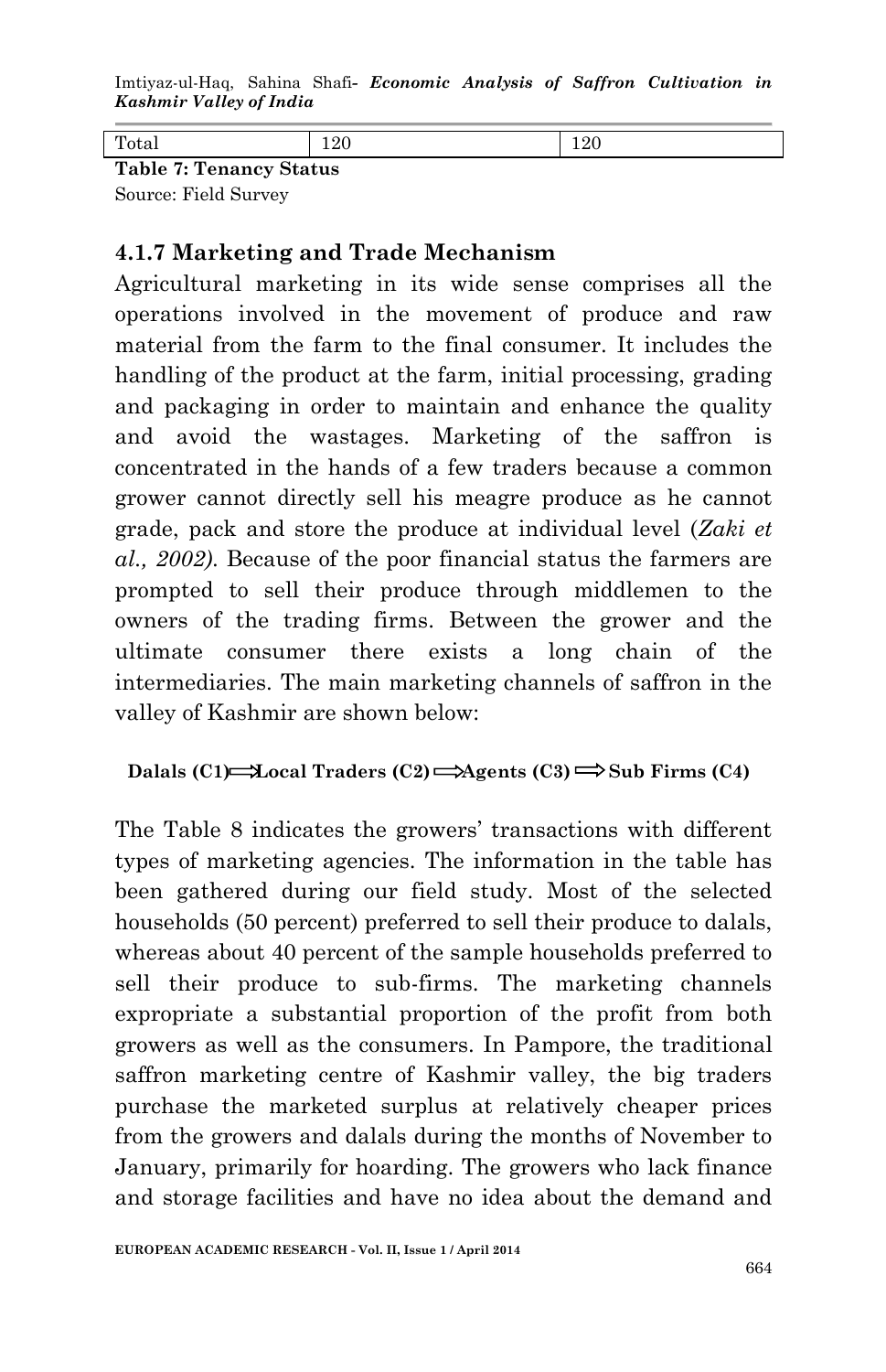|                  |       | No. of Growers |       |       |              |  |  |
|------------------|-------|----------------|-------|-------|--------------|--|--|
| Channel          | Large | Medium         | Small | Total | <b>Total</b> |  |  |
| <b>Dalals</b>    | 9     | 10             | 41    | 60    | 50           |  |  |
| Local            |       | 6              |       | 5.8   |              |  |  |
| <b>Traders</b>   |       |                |       |       |              |  |  |
| Agents           |       | 2              |       | 3     | 2.5          |  |  |
| <b>Sub Firms</b> | 25    | 15             | 10    | 50    | 41.6         |  |  |
| Total            | 35    | 33             | 52    | 120   | 100          |  |  |

supply conditions at the terminal markets incur huge losses.

**Table 8: Growers' Preferences to various channels** Source: Field Survey

### **4.2. Economic Analysis**

This section is designed to make an analysis of cost structure, productivity (yield per hectare) of saffron cultivation and returns to investment.

### **4.2.1 Cost Structure**

Saffron requires a variety of inputs. These input costs, as already mentioned above, are categorised as fixed and variable costs. The description of each of these costs has been given below.

### **4.2.1.1 Seed/Cormlets**

Huge initial investment is needed for saffron cultivation. The basic input of saffron crop is seed. Seed of saffron plant is known as corm. It is 1.0 - 6.0 cm in diameter. Fresh, disease free and well developed corms are essential for the better produce. About 2 quintal seed corms are required for one canal of land as the initial investment. The cost of one quintal of corm is Rs 5,000 which comes out to be 16 quintals per acre. This input alone involves an expenditure of about Rs 80,000 per acre. As reported by the sample house holds the seed cormlets resume the growth in the month of August and give rise to daughter cormlets. The corms formed in a year give flowers in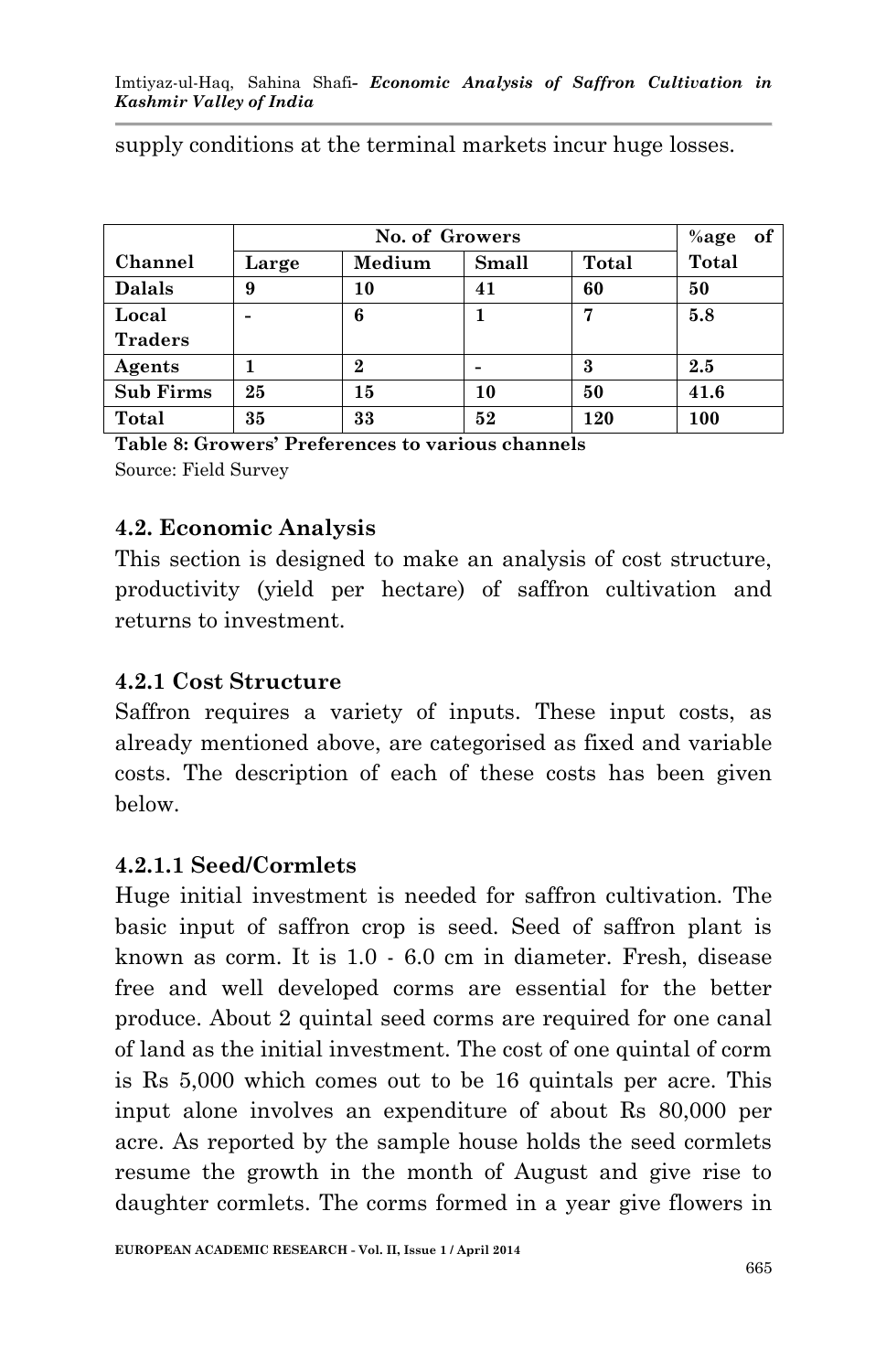the following year and provide food to the new developing corms and in such a process the corm itself shrinks, collapses and expires out. New corms develop each year to replace the older corms. The corms have a life span of about 15 years. The cost at the initial stage as reported by sample households during the reporting season, however, was worked out to be Rs 9,000 per canal which means Rs.72,000 per acre, including labour cost for sowing of seed as well. Thus average cost is Rs 4,800 per acre per year.

### **4.2.1.2 Human Labour**

Labour plays a dominant role in the field of agriculture. Labour is the most important factor responsible for the cultivation of saffron. Human labour is employed on daily wage basis and paid in cash. The labourers are paid for ploughing, hoeing, sowing and picking of flowers etc. The whole process is largely labour intensive as compared to other crops. The various stages of labour requirement are largely fulfilled by the family members as well as by hiring of labour. Family labour engaged was accounted for and charges estimated as if they were paid in cash. The Table 9 shows that human labour cost per acre is lowest in large size class i.e., Rs 5,600 per acre and highest in medium size class i.e. Rs 8,800 per acre. The proportion of hired labour to total labour is more in large size farms i.e.54.4 percent, followed by medium size farms 43.4 percent, and lowest in small size farms i.e. 34.6 percent. On the other hand number of labour days used per acre is more in medium size farms i.e. 44 days and less in large size farms i.e. 28 days. As such per acre human labour utilization of medium sized farms is 57 percent higher viz-a-viz large farm.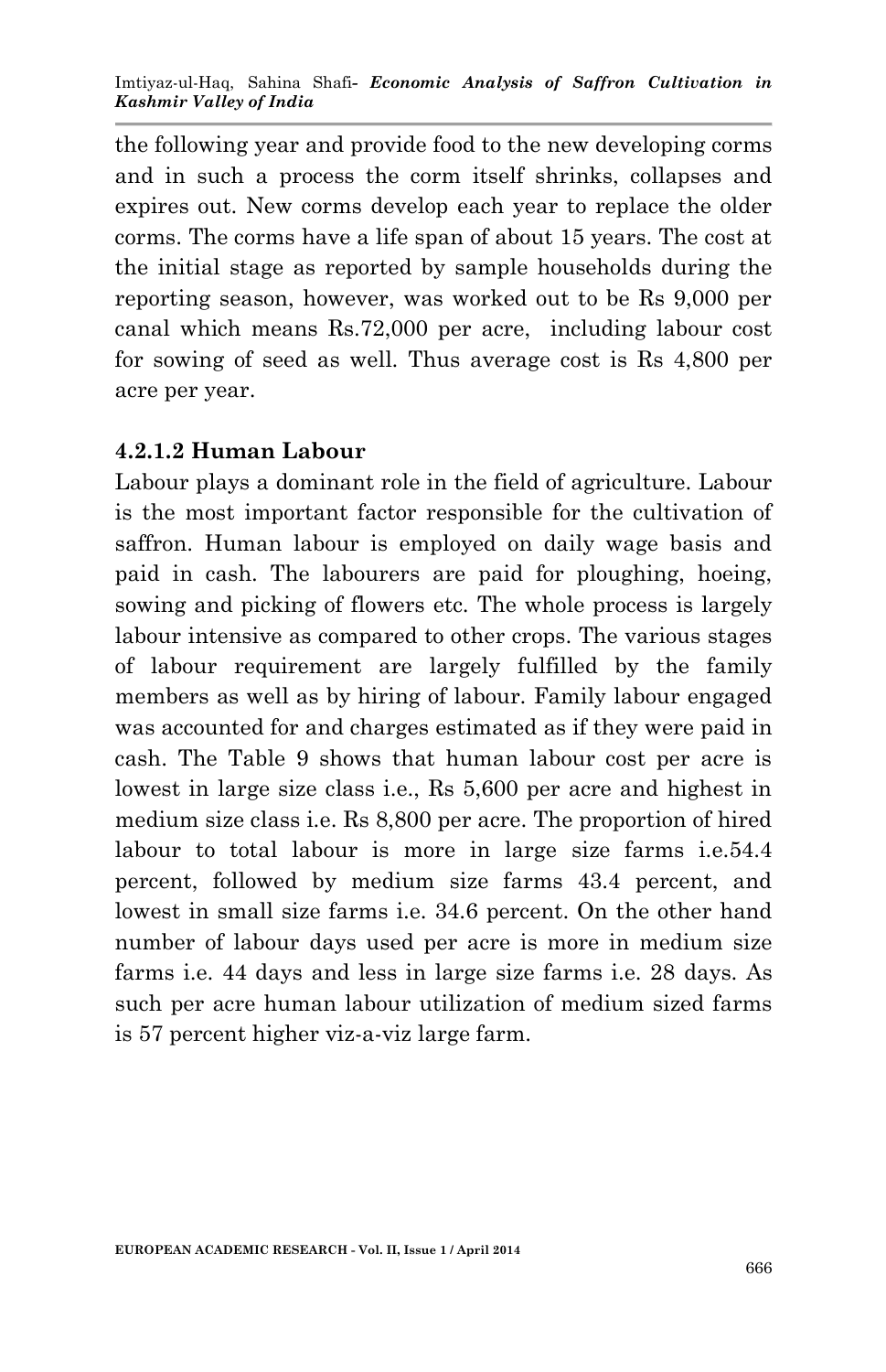Imtiyaz-ul-Haq, Sahina Shafi*- Economic Analysis of Saffron Cultivation in Kashmir Valley of India*

| Size    | No.<br>of  | Area    |          | Total No. of Labour days |       |                        |        | Unit   | Labour |
|---------|------------|---------|----------|--------------------------|-------|------------------------|--------|--------|--------|
| Class   | Households | under   |          |                          |       |                        | labour | labour | Cost   |
|         |            | Saffron |          |                          |       | Hired                  | days   | Cost   | per    |
|         |            | (acre)  | Domestic |                          |       |                        | per    | (Rs)   | acre   |
|         |            |         |          | Hired                    | Total | Proportion<br>$\sigma$ | acre   |        |        |
| Below   | 52         | 57.865  | 1469     | 778                      | 2247  | 34.6                   | 38     | 200    | 7600   |
| 2 acre  |            |         |          |                          |       |                        |        |        |        |
| $2 - 4$ | 33         | 95.245  | 2390     | 1840                     | 4230  | 43.4                   | 44     | 200    | 8800   |
| acre    |            |         |          |                          |       |                        |        |        |        |
| Above   | 35         | 309.3   | 4000     | 4790                     | 8790  | 54.4                   | 28     | 200    | 5600   |
| 4 acre  |            |         |          |                          |       |                        |        |        |        |

**Table 9: Category wise use of human labour and labour cost** Source: Field Survey

### **4.2.1.3 Animal Labour**

Animal labour in the traditional agricultural operations plays an important role but in saffron cultivation animal labour is required only once when drains on all sides of field beds are prepared. Since saffron never thrives in water logged conditions, the soil must be well drained.

| Size Class              | House | Area under | Animal<br>Animal |           | Animal       |  |
|-------------------------|-------|------------|------------------|-----------|--------------|--|
|                         | holds | Saffron    | Labour           | labour    | labour       |  |
|                         |       | (acres)    | Days             | days/acre | cost/acre    |  |
|                         |       |            |                  |           | 350/<br>@Rs. |  |
|                         |       |            |                  |           | per unit     |  |
| Below<br>$\overline{2}$ | 52    | 57.865     | 400              | 7         | 2,450        |  |
| acre                    |       |            |                  |           |              |  |
| $2-4$ acre              | 33    | 95.245     | 575              | 6         | 2,100        |  |
| Above<br>$\overline{4}$ | 35    | 309.3      | 2194             | 6         | 2,100        |  |
| acre                    |       |            |                  |           |              |  |

**Table 10: Category wise application and cost of Animal labour** Source: Field Survey

The Table 10 depicts the animal labour requirements as revealed by the farmers. It is evident from the table that the average animal labour days used per acre is slightly more in small size class i.e. 7 days per acre than in large and medium size classes. The cost per acre is accordingly worked out to be Rs 2450 in small size class and 2100 in medium and large farms each. Animal labour has been defined interms of 6 hours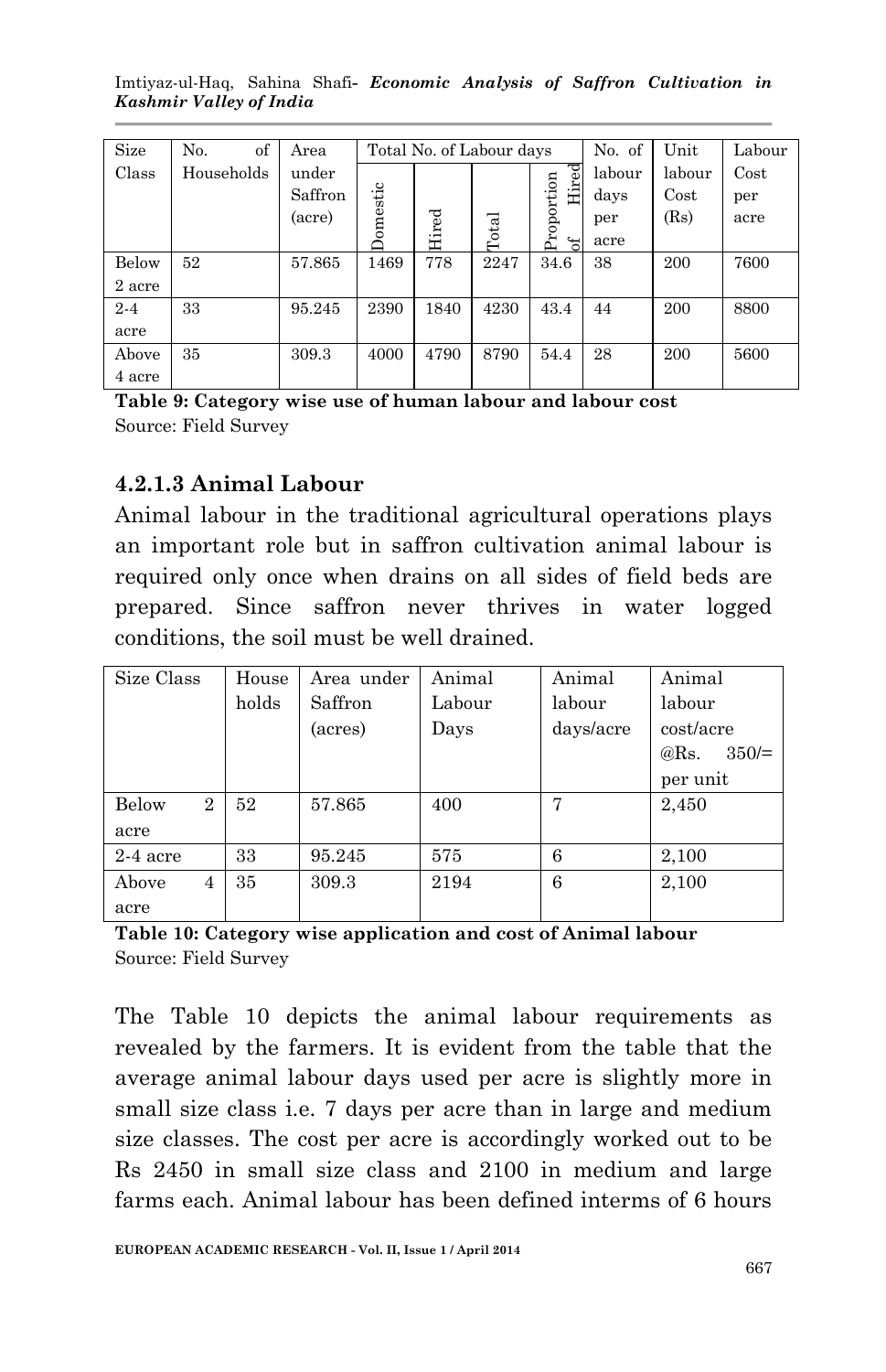a day worked by a pair of bullock and a person needed to operate the bullocks. The cost has been estimated at the prevailing rates and food charges have also been included.

## **4.2.1.4 Fertilizers**

Fertilizers have a direct relationship with output. Output is directly affected by the volume, quantity and quality of fertilizers. Fertilizers have a paramount role in the enhancement of yield in agriculture. According to agricultural scientists, different types of fertilizers i.e. Nitrogen, Phosphate and Potash (NPK) should be used in a balanced proportion to maintain the productivity of soil. It is recommended to use a mixture of 40 kg nitrogen, 50 kg phosphorus and 30 kg potassium per hectare but farmers are using fertilizers according to their own choice.

|                                                                |           |                           |               | Quantity of fertilizer applied<br>Value/acre |                     |                |                                                             |                        |                               |                        |
|----------------------------------------------------------------|-----------|---------------------------|---------------|----------------------------------------------|---------------------|----------------|-------------------------------------------------------------|------------------------|-------------------------------|------------------------|
|                                                                |           |                           |               |                                              |                     |                |                                                             | (Rs)                   |                               |                        |
| Size Class                                                     | Household | Area under Saffron (acre) | Jrea in (Kgs) | (Kgs)<br>Urea Per acre                       | $\Delta P$ (Kgs)    | Per acre (Kgs) | application of Urea<br>and DAP per acre (Kgs)<br>Total      | Urea @ Rs 6 Per $(Kg)$ | $\Delta P @$ Rs. 11 per (Kg.) | (Rs.)<br>Cost per acre |
| Below                                                          | $52\,$    | 57.865                    | 1905          | $\overline{32}$                              | 2273                | 39             | 71                                                          | 192                    | 429                           | 621                    |
| 2 acre                                                         |           |                           |               |                                              |                     |                |                                                             |                        |                               |                        |
| $2 - 4$                                                        | 33        | 95.245                    | 3730          | 39                                           | 4795                | 50             | 89                                                          | 234                    | 550                           | 784                    |
| acre                                                           |           |                           |               |                                              |                     |                |                                                             |                        |                               |                        |
| Above                                                          | 35        | 309.3                     | 1240          | 39                                           | 14850               | 48             | 87                                                          | 234                    | 528                           | 762                    |
| 4 acre                                                         |           |                           |               |                                              |                     |                |                                                             |                        |                               |                        |
|                                                                |           |                           |               |                                              |                     |                | Table 11: Category wise application and cost of fertilizers |                        |                               |                        |
|                                                                |           | Source: Field Survey      |               |                                              |                     |                |                                                             |                        |                               |                        |
|                                                                |           |                           |               |                                              |                     |                |                                                             |                        |                               |                        |
| Generally two doses are given at the time of hoeing. Hoeing is |           |                           |               |                                              |                     |                |                                                             |                        |                               |                        |
|                                                                |           |                           |               |                                              |                     |                | done to break the upper crust of soil. Mostly used chemical |                        |                               |                        |
|                                                                |           |                           |               |                                              |                     |                |                                                             |                        |                               |                        |
| fertilizers                                                    |           | in                        |               |                                              | saffron cultivation | are            | Urea                                                        | and                    | DAP                           | $(Di-$                 |

| Table 11: Category wise application and cost of fertilizers |  |  |
|-------------------------------------------------------------|--|--|
| Source: Field Survey                                        |  |  |

**EUROPEAN ACADEMIC RESEARCH - Vol. II, Issue 1 / April 2014** Generally two doses are given at the time of hoeing. Hoeing is done to break the upper crust of soil. Mostly used chemical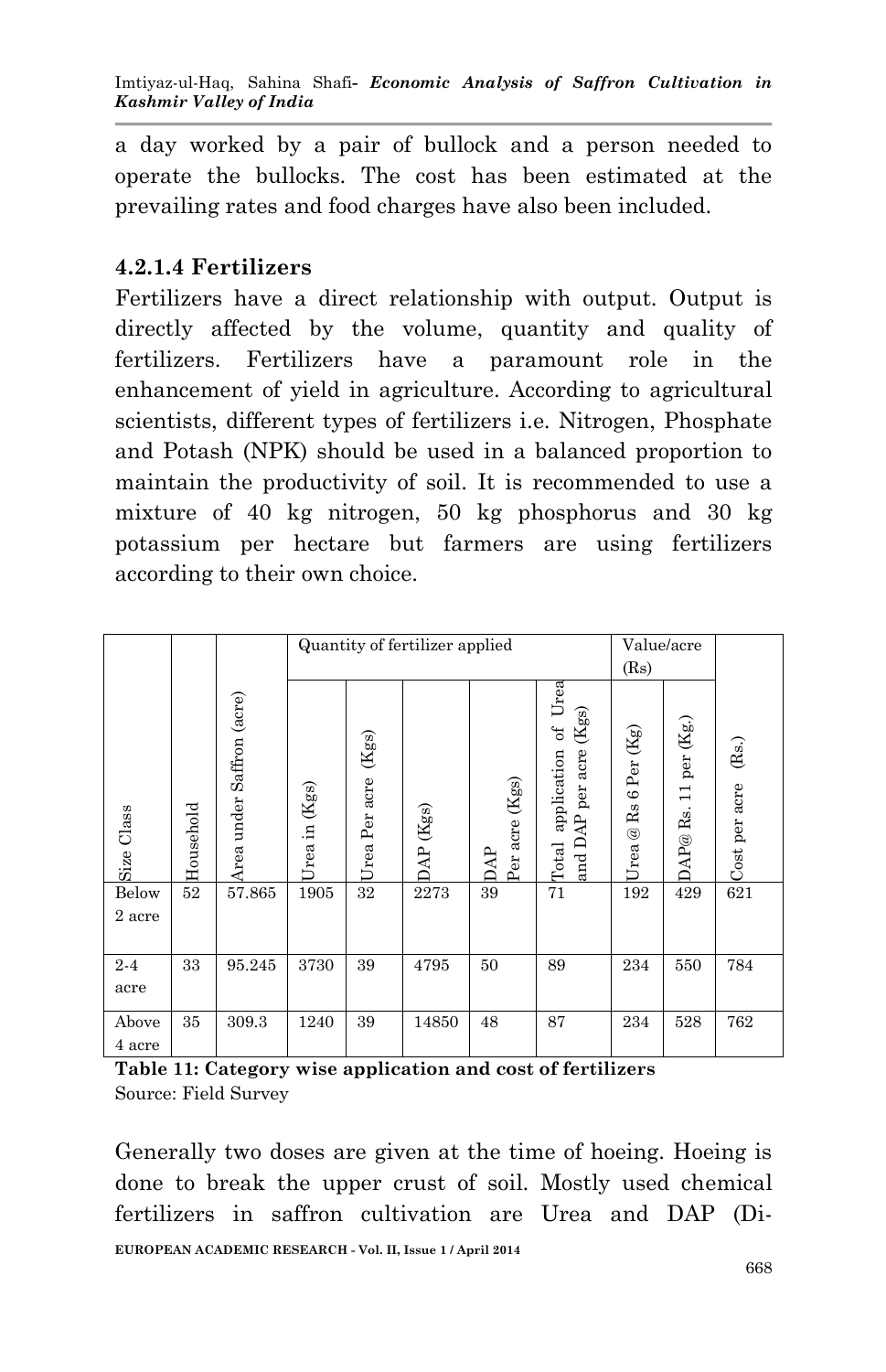Ammonium Phosphate). The market value of Urea during the reporting season was Rs. 300 per sac of 50 Kgs and Rs. 550 per sac of DAP. It can be observed from the table that use of fertilizer was reported to be highest i.e. 89 Kgs per acre in case of medium size farms, followed by large size farms with 87 kgs per acre and 77 Kgs per acre in case of small size farms. Accordingly, the cost of fertilizers per acre has been recorded more in medium and large size class than in small size class. It can be seen from the table that all the three types of farms, on an average, use about 36 Kgs of Urea and 45 Kgs of DAP per acre of land, while as no farmer reported the use of potash. Thus application of Urea and DAP seems to be two and a half times higher than the recommended dose.

# **4.2.1.5 Manures and Pesticides**

According to our survey none of the farmers used any pesticides or manures. This is because of their lack of information, superstitious notions, myths and their traditional ways of cultivation. All of them conveyed of a disease known as "Corm Rot Disease" which is caused by fungal attack. The fungus usually attacks the corms after penetrating through the protective covers and destroying the corm. In spite of that the farmers don't apply any pesticides for the protection of their crop and because of this productivity may decline.

### **4.2.1.6 Tools and Equipments**

The cultivation of saffron is carried out by traditional agricultural methods. No modern technology has been adopted by any of the cultivators because no awareness programme has been rendered by the Agriculture Department as reported by farmers. As documented in the Table 12, all the respondents are using traditional equipments like plough, harrow and tangroo. None of them have used any modem technology.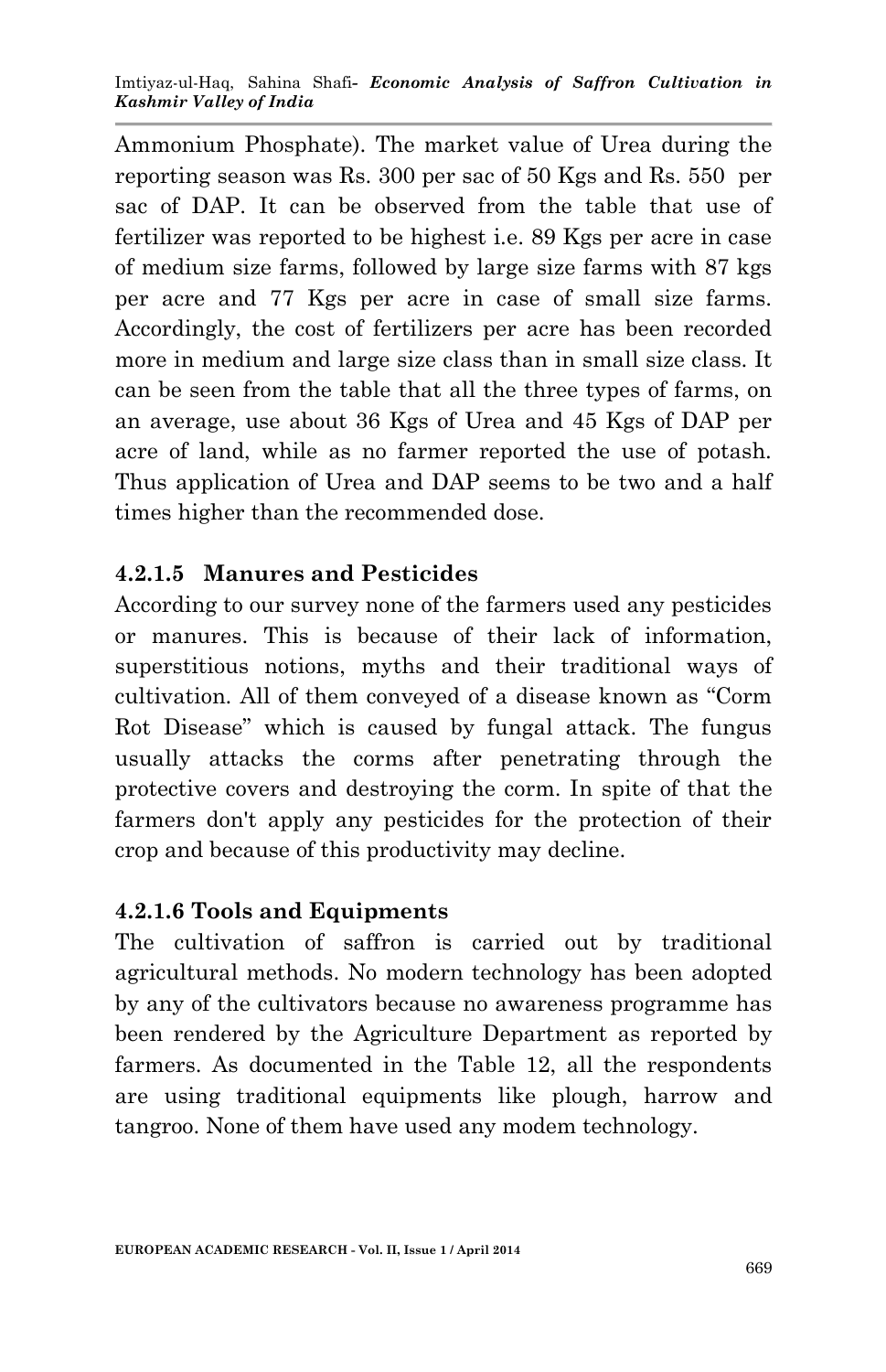| Equipments  | No. of users | Percentage |
|-------------|--------------|------------|
| Modern      | Nil          |            |
| Traditional | 120          | 100        |
| Total       | 120          | 100.00     |

**Table 12: Usage of Equipments**

Source: Field Survey

## **4.2.1.7 Aggregation of Inputs**

In order to work out cost of saffron cultivation per acre all the variable costs i.e. human labour, animal labour, fertilizer and fixed costs i.e. depreciation of tools and equipments, average value of seed, rental value of land, land revenue, watch and ward etc. have been clubbed together . By clubbing them together total expenditure has been worked out which is shown in Table 13. Cost of cultivation per acre, infact, is revealed to be highest by medium size farms i.e. Rs. 20,412, and lowest by the large size farms i.e. 16,509, while as small farms exhibit per acre cost of cultivating saffron to be Rs. 19,366 which is close to that of medium size farms.

|                                                   | saffron                 | Human<br>Labour |                                                  | Animal<br>Labour     |                                                     |                  | Fertilizer                       | (Rs)          |                      | $land$                                                        | acre                          |
|---------------------------------------------------|-------------------------|-----------------|--------------------------------------------------|----------------------|-----------------------------------------------------|------------------|----------------------------------|---------------|----------------------|---------------------------------------------------------------|-------------------------------|
| Size<br>Holding                                   | under<br>(acre)<br>Area | Man Days        | R <sub>3</sub><br>$^{\circledR}$<br>Wages<br>200 | acre<br>per<br>Pairs | Rs.<br>pair<br>$^{\circledR}$<br>per<br>Cost<br>350 | $\rm Kg$<br>Unit | per<br>$50\mathrm{Kgs}$<br>Price | Seed per acre | Other costs per acre | $\rm ^{6}$<br>value<br>Rental<br>$\left( \mathrm{Rs.}\right)$ | per<br>cost<br>Total<br>(Rs.) |
| Small<br>Farms                                    | 57.8                    | 38              | 7600                                             | 7                    | 2450                                                | 71               | 621                              | 4800          | 767                  | 3227                                                          | 19366                         |
| Medium<br>Farms                                   | 95.2                    | 44              | 8800                                             | 6                    | 2100                                                | 89               | 784                              | 4800          | 669                  | 3259                                                          | 20412                         |
| Large<br>Farms                                    | 309.3                   | 28              | 5600                                             | 6                    | 2100                                                | 87               | 762                              | 4800          | 679                  | 2577                                                          | 16509                         |
| Table 13: Size of Holding and Input Cost per Acre |                         |                 |                                                  |                      |                                                     |                  |                                  |               |                      |                                                               |                               |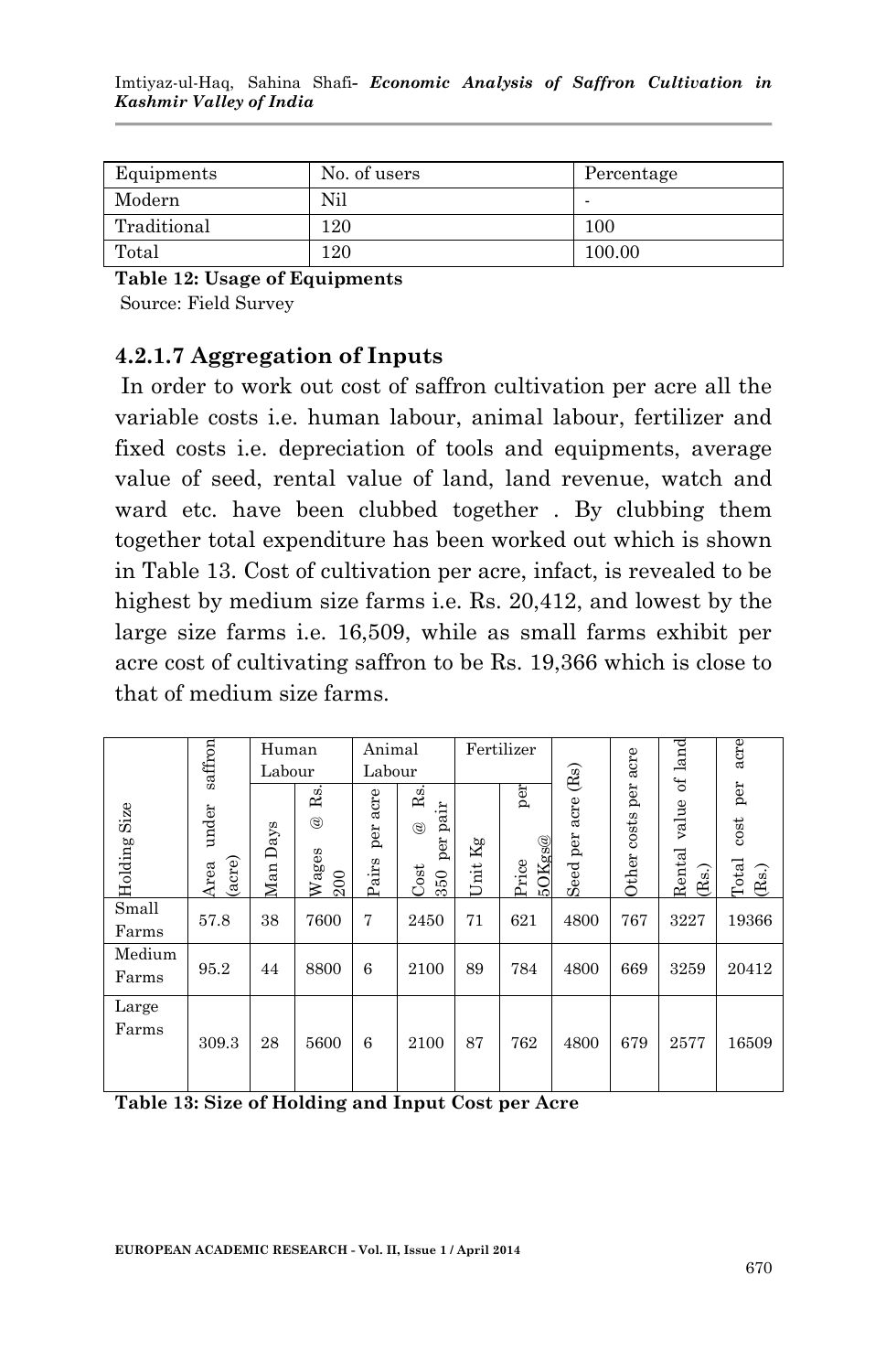| Imtiyaz-ul-Haq, Sahina Shafi- Economic Analysis of Saffron Cultivation in |  |  |  |  |
|---------------------------------------------------------------------------|--|--|--|--|
| Kashmir Valley of India                                                   |  |  |  |  |

| Farm       | Human  | Seed  | Animal | Fertilizer | Rent  | Other | Total    | Cost/acre |
|------------|--------|-------|--------|------------|-------|-------|----------|-----------|
| Size       | Labour |       | Labour |            |       |       | $\cos t$ |           |
|            |        |       |        |            |       |       |          |           |
| Small      | 39.25  | 24.78 | 12.65  | 2.70       | 16.65 | 3.97  | 100      | 19,366    |
| Medium     | 43.11  | 23.52 | 10.29  | 3.85       | 15.96 | 3.27  | 100      | 20,412    |
| Large      | 33.92  | 29.08 | 12.73  | 4.62       | 15.60 | 4.05  | 100      | 16,509    |
| All<br>the | 38.76  | 25.79 | 11.89  | 3.72       | 16.08 | 3.76  | 100      | 18.762    |
| Three      |        |       |        |            |       |       |          |           |

**Table14: Category wise Cost Structure Composition (Per acre)**

Referring to Tables 13 and 14, the analysis shows that human labour is the most costly input for all the three types of farms, accounting for more than 38 percent of total cost of cultivation on an average. However, this component of the total cost is also highest for medium size farms i.e. 43.11percent of their total cost of cultivation, lowest for the large farm size i.e. 33.92percent, while as in case of small farms human labour component constitutes close to 40 percent of total cost. From the Table 12, we can also find that per acre use of human labour is highest i.e., 44 man days in case of medium farms. It is least in case of large farms i.e. 28 man days.

Cost of seed is the second major component of saffron cultivation accounting for more than one-fourth (25.79%) of the total cost on an average. According to farm size, however, cost of seed per acre accounts for about 30 percent of the total cost for large farms, which is highest among the three farm sizes. The cost of seed in case of small farm size and medium sized farms stands in close proximity accounting for 24.78 percent and 23.52 percent respectively. However, it may be noted that in case of all the three farms, the cost of seed per acre is same. i.e., Rs 4,800, which is because of a uniform and universally accepted pattern of sowing the saffron corm.

Rental value of land appears only next to the seed cost accounting for more than 16 percent of the total cost on an average. It was calculated to be highest for the small farm size, accounting for about 17 percent of total cost. Rental values of land in case of medium farms and large sized farms stands in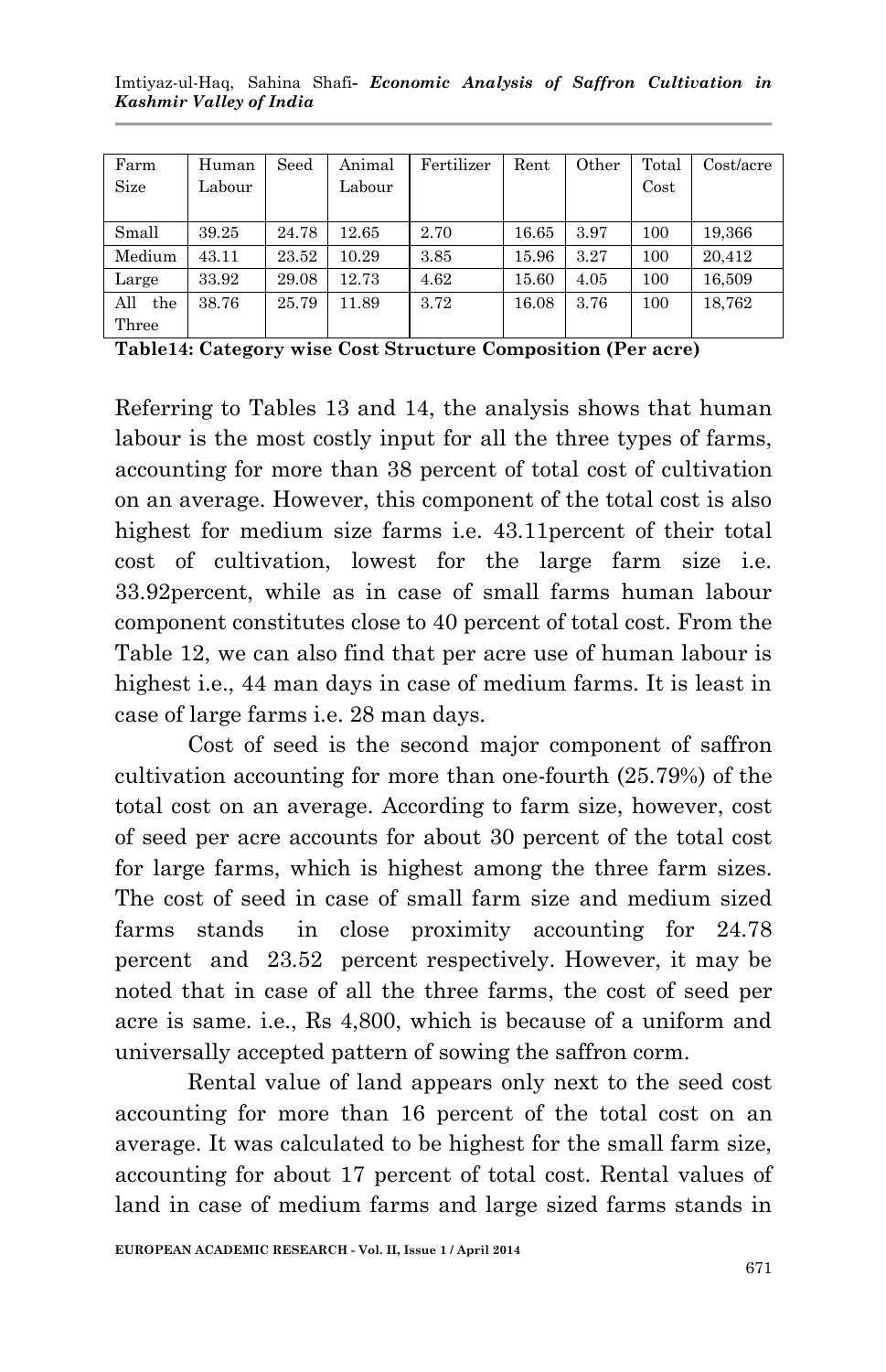close proximity accounting for 15.96 percent and 15.60 percent of total cost respectively. As the farm size increases, the rental value goes on decreasing.

Cost of animal labour, is another major component accounting for more than 11 percent of the total cost on an average. It is highest in the small and large sized farms accounting for 12.65 percent and 12.73 percent respectively of total cost. Animal cost is lowest in case of medium farm size i.e. about 11 percent of total cost.

The share of fertilizer cost is very small as compared to other items. Fertilizer cost accounts for about 3 percent of the total cost on an average. According to farm size however, fertilizer cost is highest in case of large farm size which accounts for about 5 percent of total cost. Fertilizer cost is lowest for small farm size i.e. 2.70 percent, while as in case of medium farms its share is only 3.85 percent of the total cost.

The cost of other items like land revenue, depreciation of implements, watch and ward form an insignificant proportion of the total cost and, hence, have been clubbed together. The cost of these inputs is about 4 percent of the total cost on an average. It is highest i.e. 4.05 percent in case of large farm size, lowest in case of medium farm size i.e. 3.27 percent , while as in case of small farms it accounts for 3.2 percent of total cost which is close to medium farm size.

### **4.2.2 Output/Returns**

The output of saffron includes the flowers, seed (corm) and by product (Patti). During the reporting season corm was not sold by the farmers in the market. Earlier they used to sell the surplus corm in the market but because of drought conditions and Corm Rot disease they didn't possess sufficient quantities even for their own land. They also used to sell by-product patti in the market at the rate of Rs 40 per tola. But during the reporting season it was not accepted by the intermediaries. Only one type of saffron was sold i.e., Lacha. Therefore it is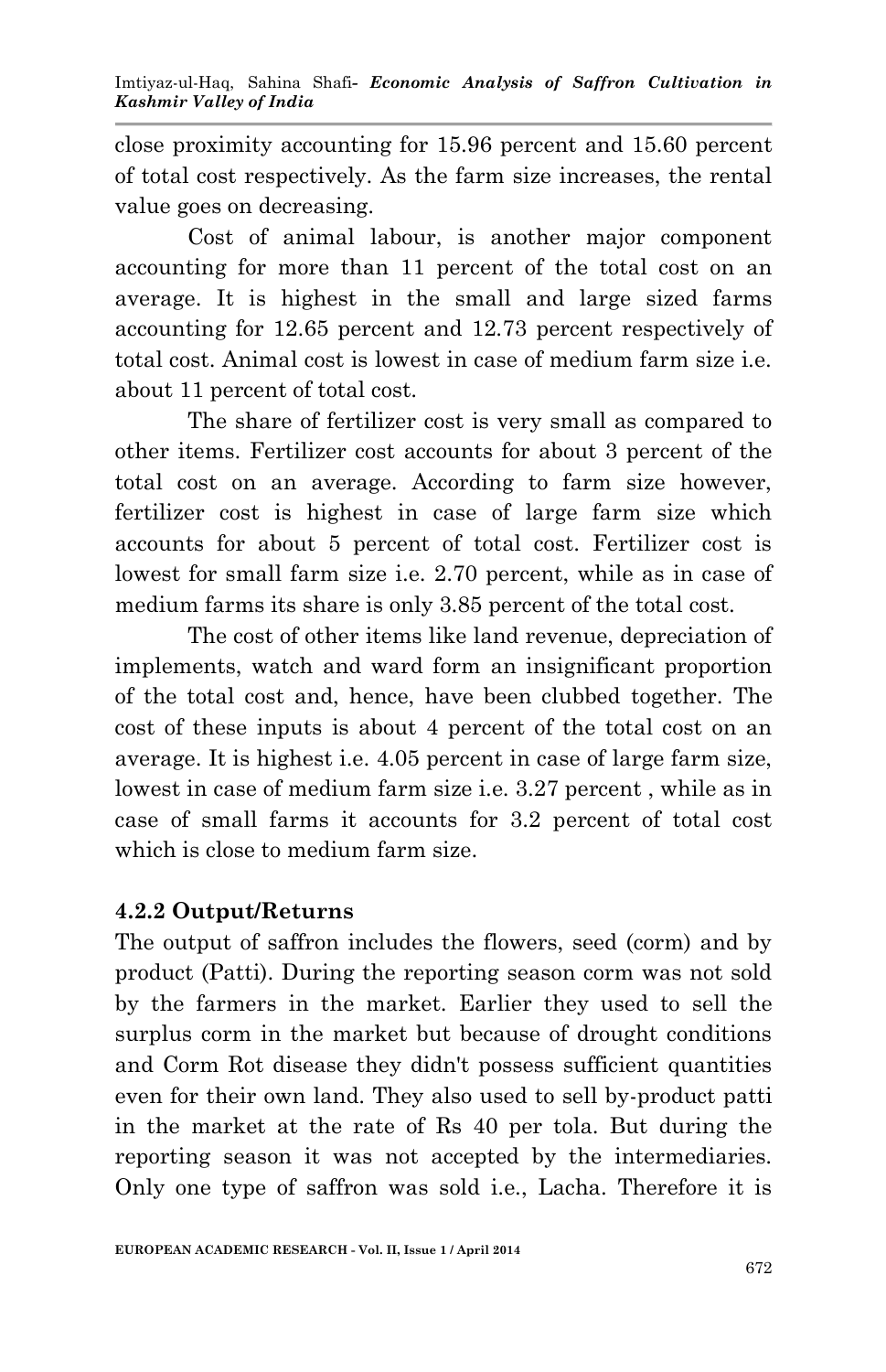evident that these components are not included in our analysis and are likely to diminish the size of returns to the farmers.

From our analysis, as shown in the table, it can be observed that yield per acre (productivity) exhibited by the large farms is the lowest i.e., only 0.64 Kgs./acre, while as it is at its highest value of 0.8 Kgs/acre in case of medium size farms, followed by the small farms with a productivity of 0.74 Kgs per acre. On the average the yield is worked out to be 0.72 Kgs/acre (1.8 Kgs/hectare). It is pertinent to note here that for Kashmir division productivity per hectare, by using the official secondary data, during the period 1990 to 1998 (pre drought period) comes out to be 3.05 Kgs/hectare, while between 1998 and 2001 (drought period) it works out to be 1.27 Kgs/hectare, and in the period from 2002 to 2004 (post drought period) productivity on the average increased to 1.76 Kgs/hectare. It may, therefore, be concluded that our farm analysis for the year 2007-08 reveals a trend that almost coincides with the official secondary data in case of productivity of saffron for the whole valley in the post drought period.

| Holding    | Total  | Total    | Yield | Total          | Gross              |               | Net   | Returns         |
|------------|--------|----------|-------|----------------|--------------------|---------------|-------|-----------------|
| Size       | Area   | quantity | per   | Returns        |                    |               |       | (Profitability) |
|            | in     | of       | acre  |                |                    |               |       |                 |
|            | acres  | saffron  | (Kgs) | per            |                    |               |       |                 |
|            |        | produced |       | 370            |                    |               |       |                 |
|            |        | (Kgs)    |       |                |                    |               |       |                 |
|            |        |          |       | Rs.            | Price@Rs.1000      | Cost per acre |       |                 |
|            |        |          |       | $^{\circledR}$ |                    |               |       | MKT Price       |
|            |        |          |       |                | Market<br>per tola |               |       |                 |
|            |        |          |       | FGP<br>tola    |                    |               | FGP   |                 |
| Small      |        |          |       |                |                    |               |       |                 |
|            | 57.86  | 43.02    | 0.74  | 27,508         | 74,345             | 19,366        | 8,142 | 54,979          |
| Medium     |        |          |       |                |                    |               |       |                 |
|            | 95.24  | 76.33    | 0.80  | 29,652         | 80,140             | 20,412        | 9,240 | 59,728          |
|            |        |          |       |                |                    |               |       |                 |
| Large      | 309.30 | 199.21   | 0.64  | 23,830         | 64,406             | 16,509        | 7,321 | 47,897          |
| the<br>All |        |          |       |                |                    |               |       |                 |
| Three      | 462.40 | 318.56   | 0.72  | 26987          | 72937              | 18,762        | 8,225 | 54,175          |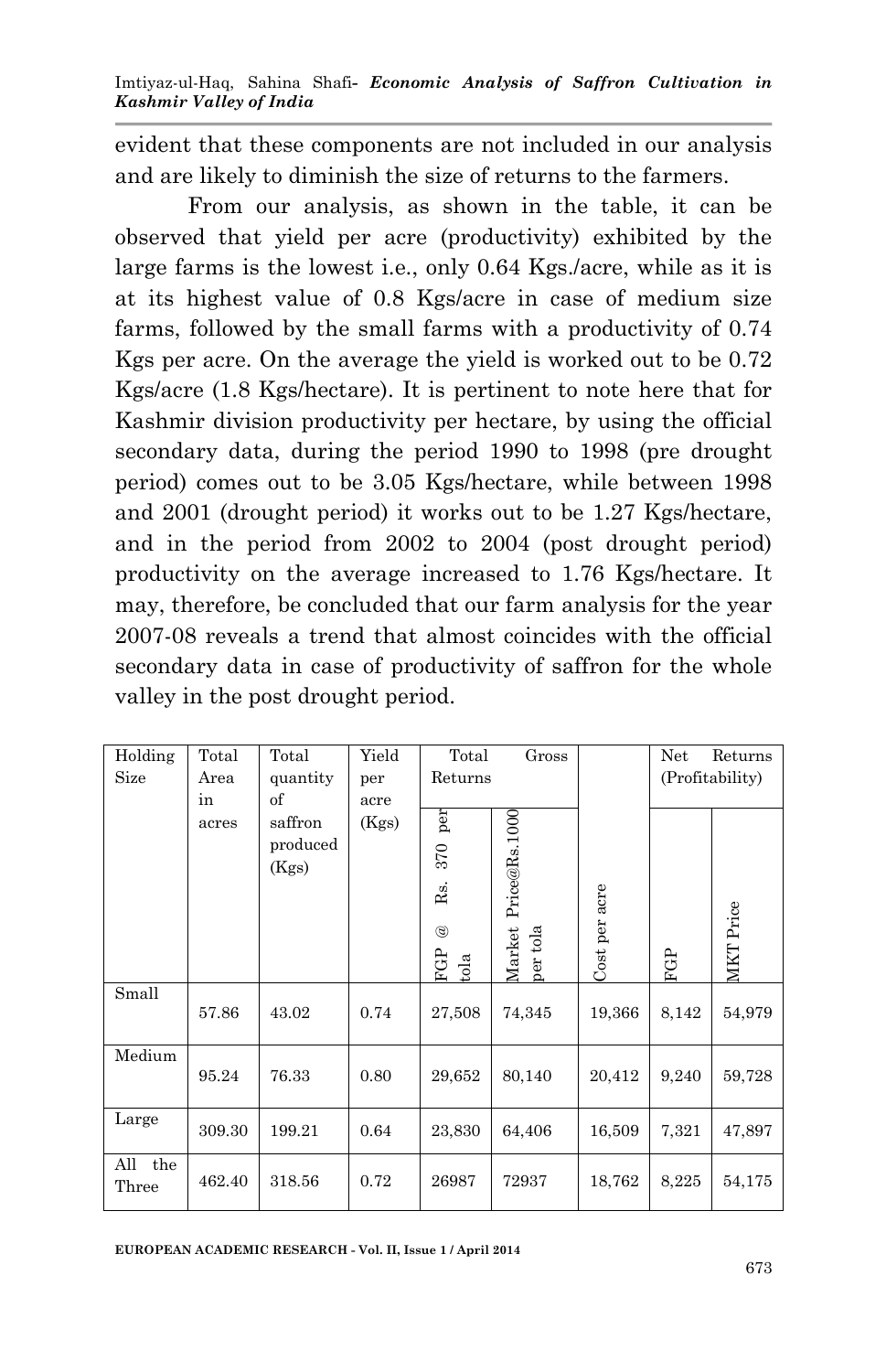#### **Table 15: Category Wise Cost, Returns and Profitability.**

Returns can be calculated in two ways i.e., at farm gate prices at a rate of Rs 370 per tola as reported by the farmers and verified from the market; and at market prices at which dalals and intermediaries sell the product in the market. The market price of saffron was reported at the time of the survey to be Rs 1000 per tola. From the table, it is quite evident that the gross returns at farm gate prices are shown to be highest (about Rs 29,652 per acre) in case of medium size farms, followed by small farms (about Rs 27,508 per acre) and lowest in case of large farms (around Rs 23,830 per acre). On an average, the gross returns accounted for Rs.26,987 for all the farms taken together. After deducting the corresponding cost of production which amounts to Rs.18,762, the net returns per acre, on an average, work out to be Rs.8,225 at FGP. These net returns are observed to be lowest i.e. Rs.7,321 for large farms and highest i.e. Rs.9,240 for medium sized farms. The net returns, on an average, could however be raised by more than six fold to Rs.54,175 if the growers were able to sell the produce at market prices. But generally it was observed that due to dominance of middlemen and intermediaries over the marketing channels this net return of Rs.54,175 is distributed between middlemen and growers in the sequence of Rs.45,950(85%) and Rs.8,225(15%) respectively. Thus, it becomes clear that intermediaries take the lions share out of net returns and farmers share is very low, which is a hurdle for its extension.

| Farm Size                 | Total  | Gross Returns (Rs.) |                                                                                | Net Returns (Rs.) |        |  |
|---------------------------|--------|---------------------|--------------------------------------------------------------------------------|-------------------|--------|--|
|                           | Cost   | 300                 | Price                                                                          |                   |        |  |
|                           | (Rs.)  | Rs.                 | 1000                                                                           |                   | Price  |  |
|                           |        | $^{\circledR}$      |                                                                                |                   |        |  |
|                           |        | සි<br>Ŀ,            | $\begin{array}{ll}\textbf{Market} \\ \text{\textregistered Rs. 10}\end{array}$ | සි<br>Œ.          | Market |  |
| Small                     | 19,366 | 27,508              | 74,345                                                                         | 8,142             | 54,979 |  |
| Medium                    | 20,412 | 29,652              | 80,140                                                                         | 9,240             | 59,728 |  |
| Large                     | 16509  | 23,830              | 64,406                                                                         | 7,321             | 47,897 |  |
| All<br>Three<br>(Average) | 18,762 | 26,996              | 72,963                                                                         | 8.234             | 54,201 |  |

**EUROPEAN ACADEMIC RESEARCH - Vol. II, Issue 1 / April 2014**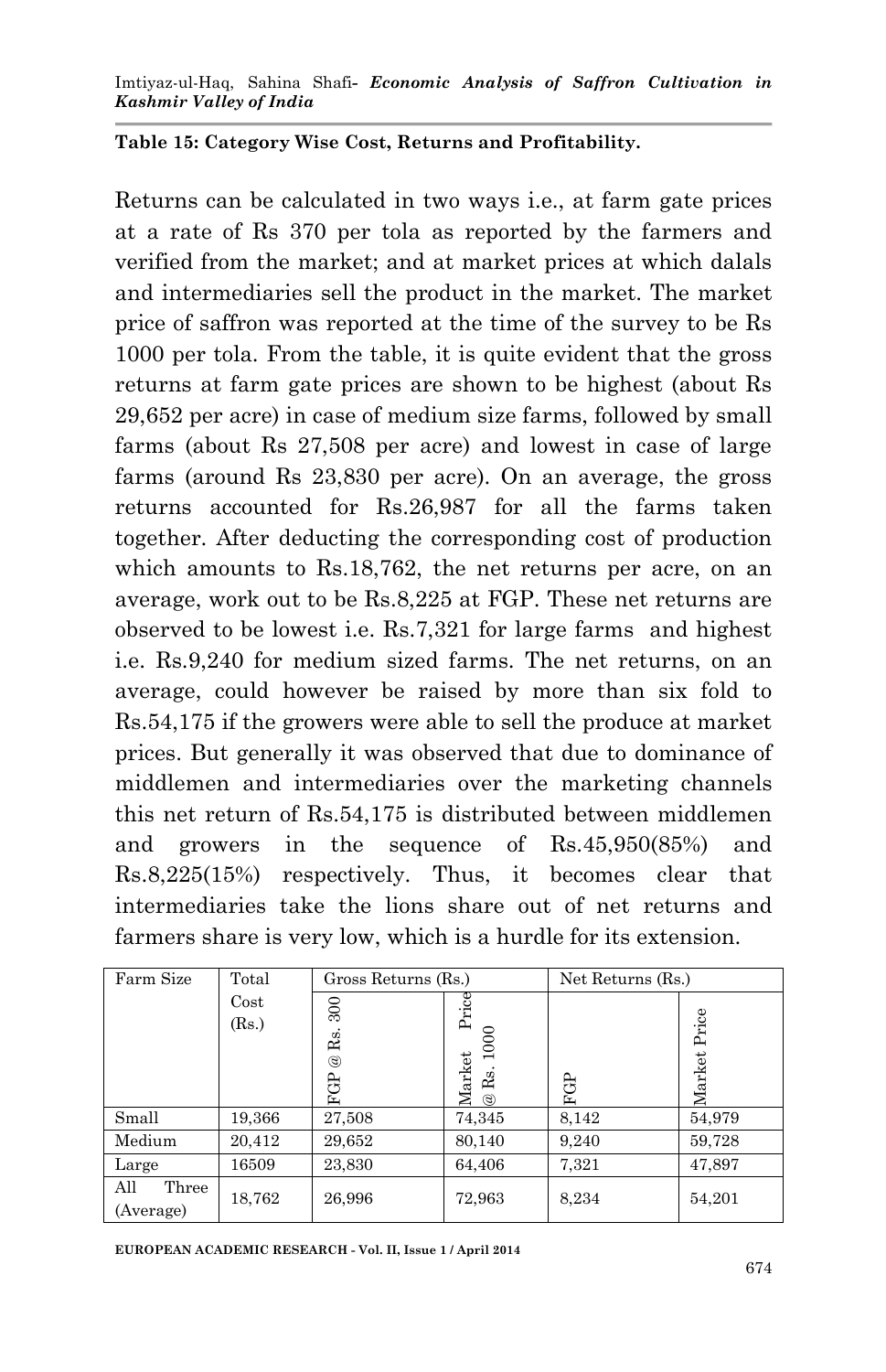#### **Table 16: Distribution of Gross and Net Returns per acre**

An examination of the data suggests that medium size farms have an edge over the small and large farms in efficiency (profitability) and productivity both in the absolute and relative terms. Absolute contribution of these farms interms of yield, gross returns, and net returns is highest among all the three categories of farms at both FGP and market prices. Even these farms are the largest providers of employment as is evident from the per acre use of human labour (see the table above), due to which their cost of production per acre is also highest. In relative terms their performance was worked out by employing gross margin, net margin and benefit cost ratio at both FGP and market prices. In almost all these indicators they show better returns except gross margin at FGP which is due to their relatively higher variable costs owing to the higher usage of human labour.

Large farms use fewer inputs because of which their yield (productivity) and net returns (profitability per acre of output) remains low, indicating a phenomenon of suboptimal use of resources. This observation is supplemented by the evidence from the medium farms that use higher amounts of inputs, hence maximizing both yield and net returns. However, there is one important point worth to be made which is regarding the tendency of the diminishing returns as reflected in the declining value of the gross margin for medium size farms from 0.64 to 0.60 as depicted in the Tables 17 and 18.

| Farm      | Gross   | Total      | Net     | Total        | Gross  | Net    |
|-----------|---------|------------|---------|--------------|--------|--------|
| Size      | Returns | Production | Returns | Variable     | Margin | Margin |
|           | (Rs)    | $\cos t$   | (Rs)    | (Rs)<br>Cost |        |        |
|           |         | (Rs)       |         |              |        |        |
| Small     | 27508   | 19366      | 8142    | 10572        | 0.61   | 0.29   |
| Medium    | 29652   | 20412      | 9240    | 11684        | 0.60   | 0.31   |
| Large     | 23830   | 16509      | 7321    | 8462         | 0.64   | 0.30   |
| All three | 26996   | 18762      | 8234    | 10239        | 0.62   | 0.30   |
| (Average) |         |            |         |              |        |        |

**Table 17: Net and Gross Profit Margin per acre production at FGP**

**EUROPEAN ACADEMIC RESEARCH - Vol. II, Issue 1 / April 2014**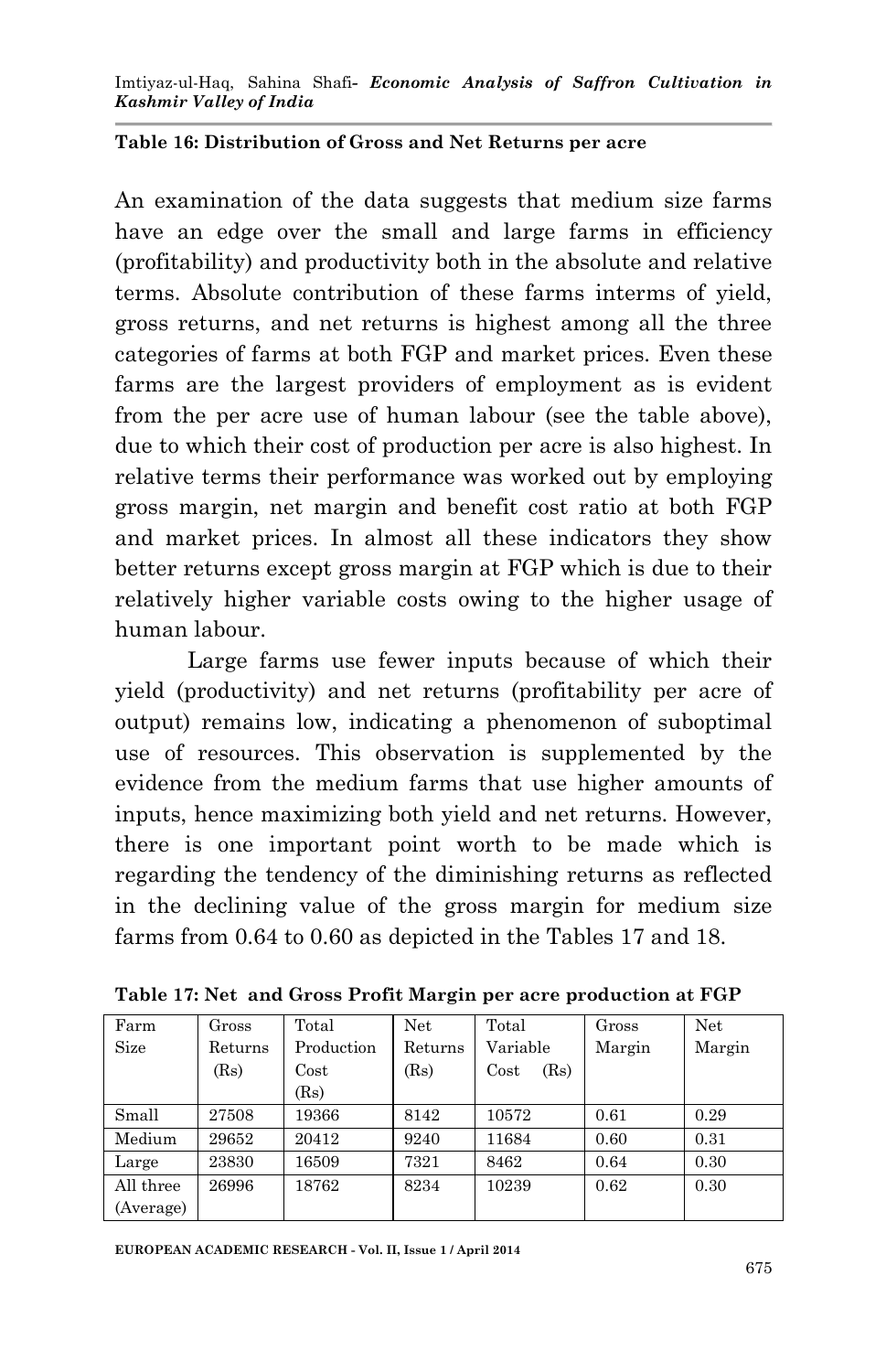| Farm Size | Gross   | Total        | Net     | Total    | Gross  | Net    |
|-----------|---------|--------------|---------|----------|--------|--------|
|           | Returns | Production   | Returns | Variable | Margin | Margin |
|           | (Rs)    | (Rs)<br>Cost | (Rs.)   | Cost     |        |        |
|           |         |              |         | (Rs)     |        |        |
| Small     | 74345   | 19366        | 54979   | 10572    | 0.85   | 0.73   |
| Medium    | 80140   | 20412        | 59728   | 11684    | 0.85   | 0.74   |
| Large     | 64406   | 16509        | 47897   | 8462     | 0.86   | 0.74   |
| All three | 72963   |              | 54.201  |          |        |        |
| (Average) |         | 18762        |         | 10239    | 0.85   | 0.74   |

**Table 18: Net and Gross Profit Margin per acre production at Market Price** 

This decline in the value of gross margin from large to medium farms is attributed to the fact that as the total variable costs/expenditure increase by about 38 percent (from Rs.8462 per acre in case of large farms to Rs.11684 in case of medium farms), the corresponding increase in the gross returns/revenues per acre was noted about 24 percent only (from Rs.16509 large farms to Rs. 20412 medium farms). Since human labour is the dominant input ranging between 33.92 and 43.11 percent of the total cost and between 66.17 and 75.31 percent of the variable cost(see Table 3A in the Appendix) which means labour must take maximum share of the increased expenditure. It follows that percentage increase in the expenditure made on labour input is associated with less than proportionate increase in the yield per hectare, hence the tendency for the diminishing returns to set in. This is confirmed from the data given in the table that increase in the expenditure made on employing more labour per acre from medium farms to large farms in absolute terms is Rs.3200, which in percentage terms amounts to an increase of about 36 percent compared to a corresponding increase of about 24 percent in the yield per acre in monetary terms as pointed out above.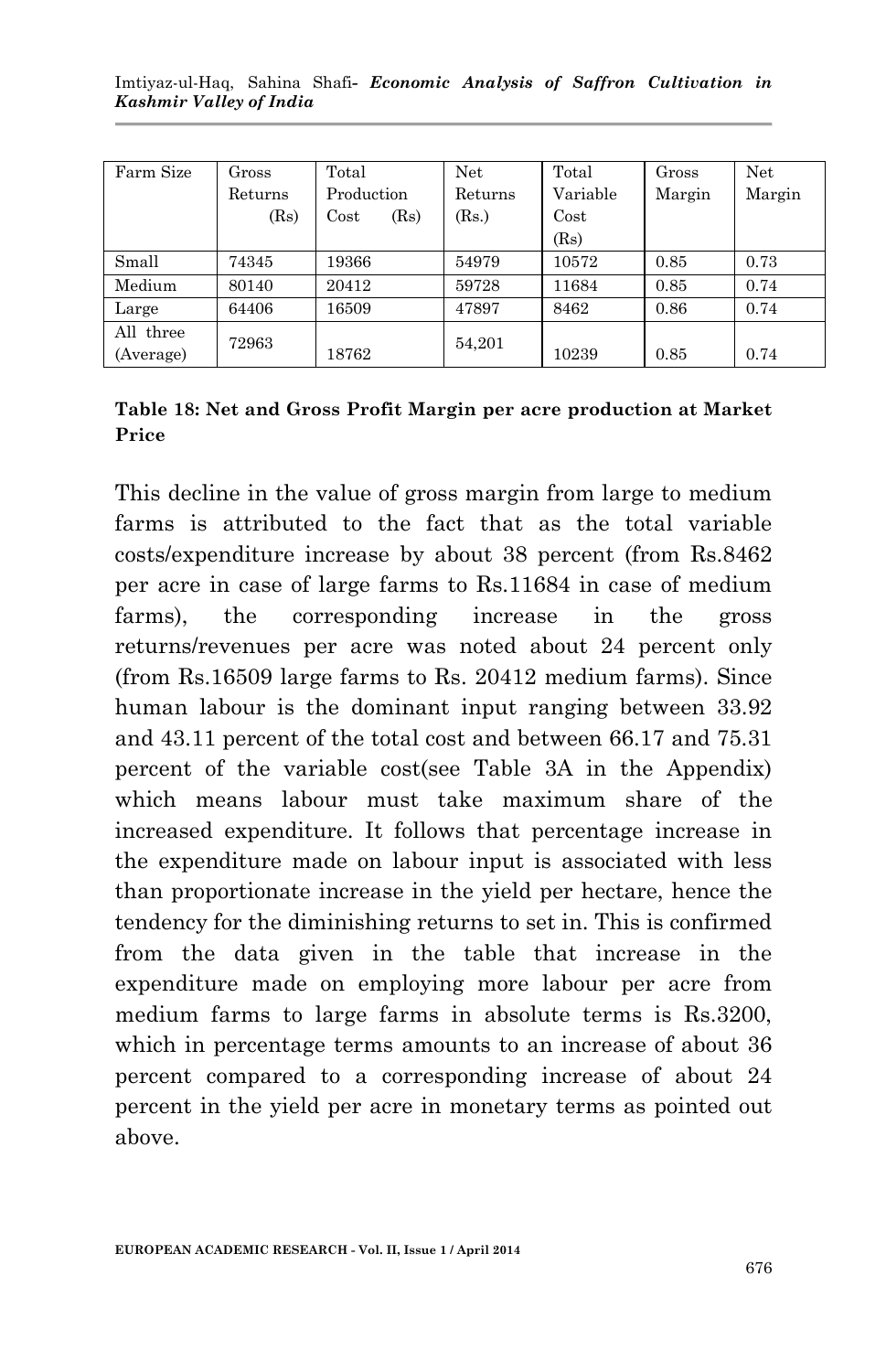Imtiyaz-ul-Haq, Sahina Shafi*- Economic Analysis of Saffron Cultivation in Kashmir Valley of India*

| Farm      | Net        | Net            | Total       | Benefit Cost    | Benefit Cost |
|-----------|------------|----------------|-------------|-----------------|--------------|
| Size      | Returns at | Returns<br>at  | Production  | Ratio at Market | Ratio<br>at  |
|           | Market     | Farm Gate      | $Cost$ (Rs) | Price           | Farm<br>Gate |
|           | Prices     | Prices $(Rs.)$ |             |                 | Price        |
|           | (Rs.)      |                |             |                 |              |
| Small     | 54979      | 8142           | 19366       | 2.8             | 0.42         |
| Medium    | 59728      | 9240           | 20412       | 2.9             | 0.45         |
| Large     | 47897      | 7321           | 16509       | 2.9             | 0.44         |
| All three |            |                |             |                 |              |
| (Average) | 54201      | 8234           | 18762       | 2.8             | 0.44         |

**Table 19: Net Returns per Rupee of Investment (Benefit-Cost Ratio) at FGP and Market Prices**

|                  |                  | Costs |                  |                  | Returns at Farm Gate |                            |                  |    | Returns at Market Prices |                |    |                |                |
|------------------|------------------|-------|------------------|------------------|----------------------|----------------------------|------------------|----|--------------------------|----------------|----|----------------|----------------|
|                  |                  |       |                  |                  | Prices               |                            |                  |    |                          |                |    |                |                |
|                  |                  |       |                  |                  |                      |                            |                  |    |                          |                |    |                |                |
|                  | T                | T     | T                |                  |                      | G                          | N                | BC | GR                       | NR             | GM | N              | BC             |
|                  | $\boldsymbol{F}$ | V     | $\boldsymbol{P}$ | G                | NR                   | M                          | $\boldsymbol{M}$ | R  |                          |                |    | М              | R              |
|                  | $\mathcal{C}$    | C     | C                | $\boldsymbol{R}$ |                      |                            |                  |    |                          |                |    |                |                |
| Small            | 3                | 2     | $\overline{2}$   | $\overline{2}$   | $\overline{2}$       | $\overline{2}$             | 3                | 3  | $\overline{2}$           | $\overline{2}$ | 2  |                | $\overline{2}$ |
| Mediu            | $\overline{2}$   | 3     | 3                |                  |                      | $\boldsymbol{\mathcal{S}}$ |                  |    |                          |                | 2  | $\overline{2}$ |                |
| $\boldsymbol{m}$ |                  |       |                  |                  |                      |                            |                  |    |                          |                |    |                |                |
| Large            |                  |       |                  | 3                | 3                    |                            | 2                | 2  | 3                        | 3              |    | 2              |                |

**Table20: Costs and Returns Indicator Ranking**

*Note: In case of cost components the lower numbers indicate lower values. In case of return variables the lower variables indicate the higher values. The values to the indicators have been assigned on the basis of calculations carried out in the above tables.*

However, to improve the land and labour productivity, there seems to be scope for judicious combination of technical inputs like fertilizers (the use of which was found inconsistent with standard prescriptions as documented in Table 11) and especially assured irrigation facilities in the form of drip and sprinkle irrigation, given the fact that saffron cultivation in this part is totally dependent upon the rain water.

#### **4.2.3 Production Function Estimates**

To examine the input-output relationship the data for all 120 sampled respondents were analyzed using SPSS ver. 16 and Microsoft Excel 2010. The estimated results of Cobb-Douglass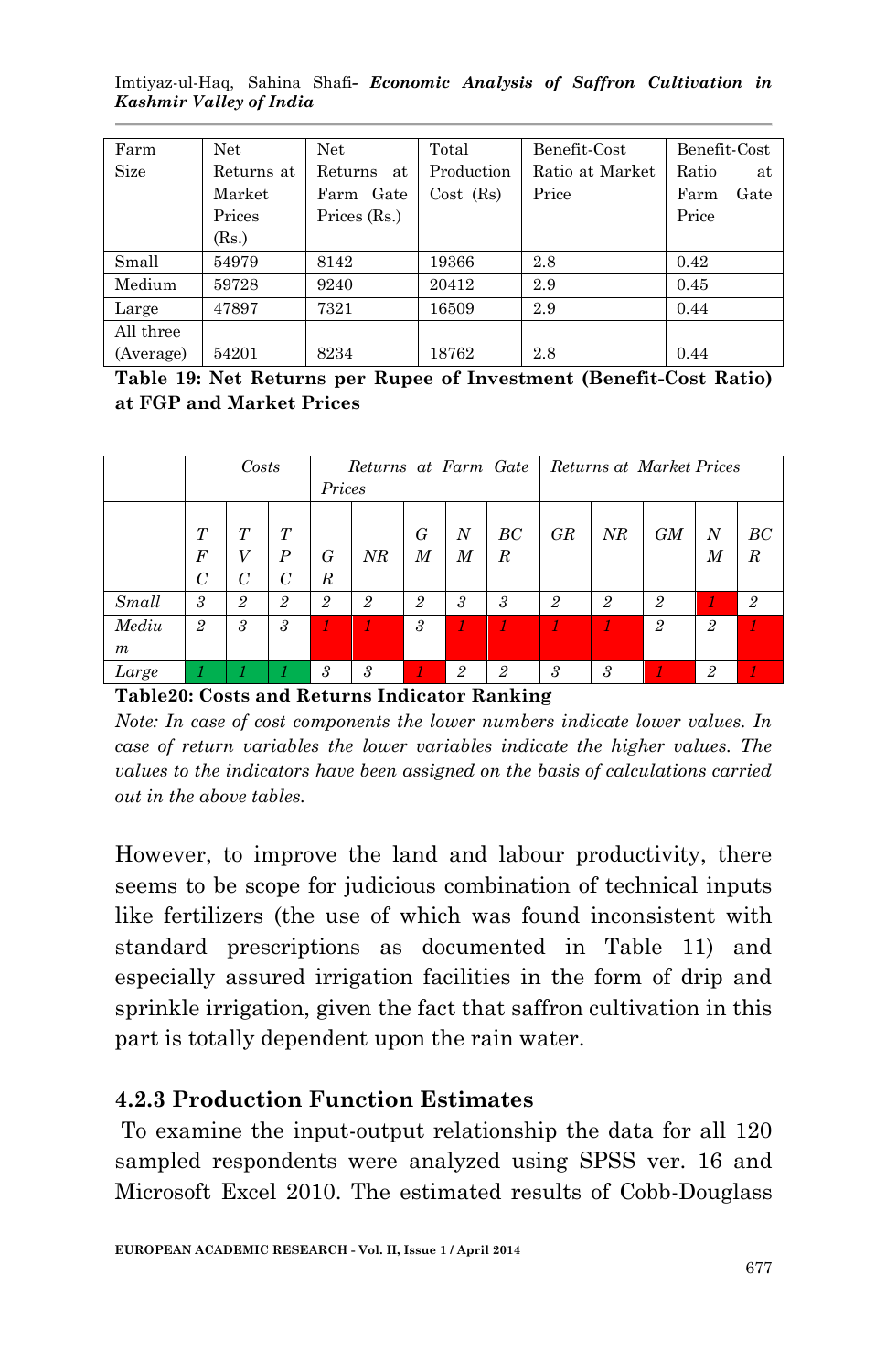#### Imtiyaz-ul-Haq, Sahina Shafi*- Economic Analysis of Saffron Cultivation in Kashmir Valley of India*

production function revealed that value of  $\mathbb{R}^2$  was 0.87 and Fvalue of 133.460 (Sig.0.01), which indicates that our model fits the data well. The estimated parameters are presented in Table 21.

| Variable                              |                     | Beta     | t value  | Sig. Level |
|---------------------------------------|---------------------|----------|----------|------------|
| Constant                              |                     |          | $-3.786$ | 0.000      |
| In-Age (years)                        |                     | 0.232    | 2.049    | 0.043      |
| In-Education (years)                  |                     | 0.398    | 4.809    | 0.010      |
| In-Saffron growing experience (years) |                     | 0.391    | 2.495    | 0.050      |
| In-Labour (man-days)                  |                     | 0.088    | 2.574    | 0.011      |
| In-Animal labour(days)                |                     | 0.52     | 1.244    | 0.216      |
| In Fertilizer                         |                     | $-0.210$ | $-3.701$ | 0.012      |
|                                       |                     |          |          |            |
| R <sub>2</sub>                        | 0.876               |          |          |            |
| Adjusted $\mathbb{R}^2$               | 0.870               |          |          |            |
| F-ratio                               | 133.460 (Sig. 0.01) |          |          |            |

**Table 21: Regression Coefficients of Production Function**

The selected input variables are capable of explaining 87 percent variations in the output (yield per acre). The coefficients of education, and experience were found to be significant at 1 percent and 5 percent level respectively, suggesting a very good relationship with the yield per acre. It implies that a 1 percent increase in either the level of education or experience must lead to 0.39 percent increase in the level of yield per acre. Further the age, human labour and animal labour variables also show a positive relationship with the output but the contribution of animal labour seems to be statistically insignificant. Furthermore, one important observation from the model is negative relationship between fertilizer application and its impact on the productivity (yield per acre). This result is in conformity with our observation from the field survey wherein indiscriminate use of fertilizer application inconsistent with the standard practice and recommendations was found in general. According to agricultural scientists, different types of fertilizers i.e.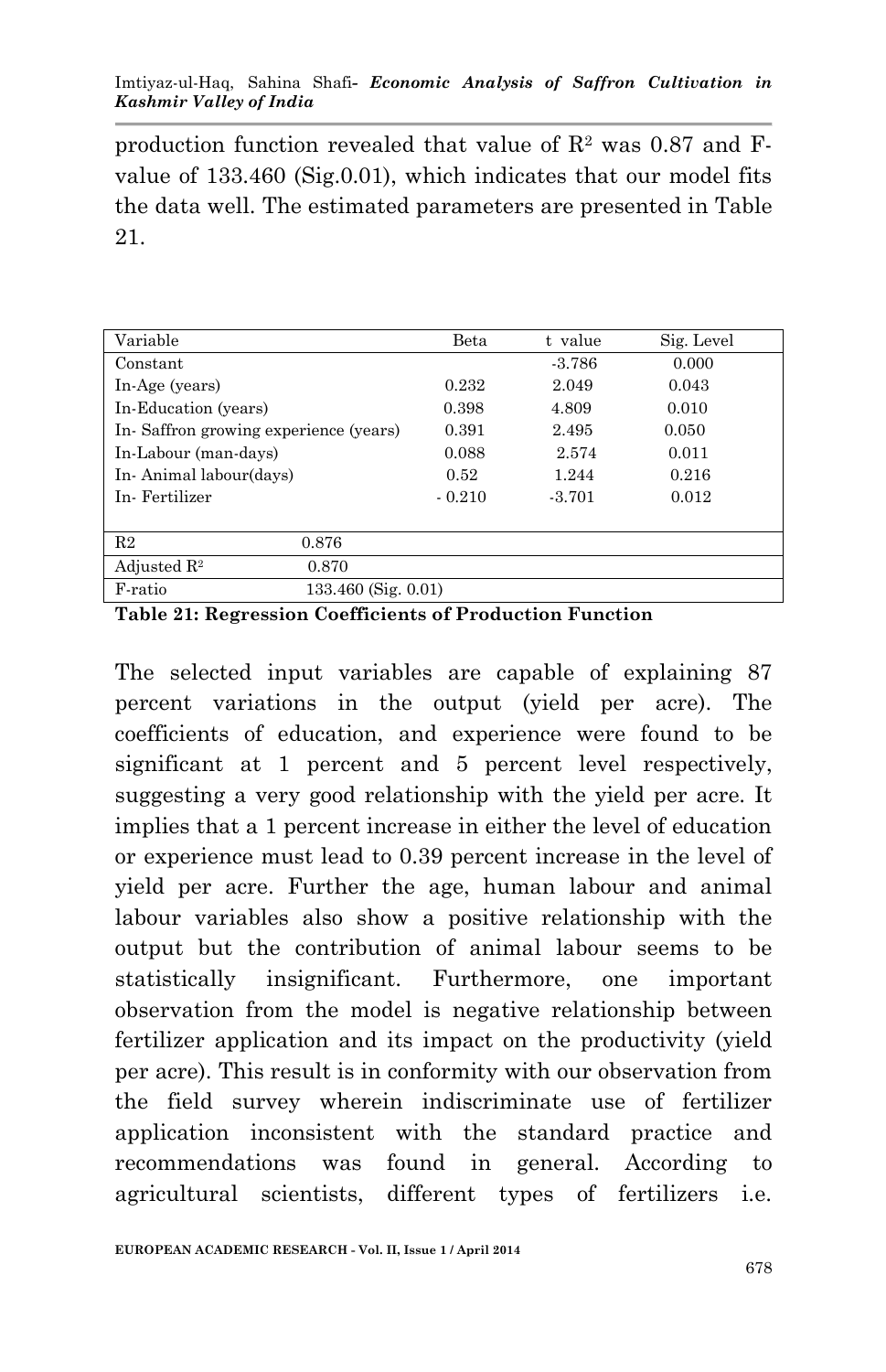Nitrogen, Phosphate and Potash (NPK) should be used in a balanced proportion to maintain the productivity of soil. It is recommended to use a mixture of 40 kg nitrogen, 50 kg phosphorus and 30 kg potassium per hectare but no such practice was followed by the farmers. It can be seen from the table that all the three types of farms, on an average, use about 36 Kg. of urea and 45 Kg. of DAP per acre of land, while as no farmer reported the use of potash.

### **4.3. Summary of Major Findings.**

It is evident from the analysis that:

- 1. Very little proportion of the young age saffron growers i.e. about 16 percent actually are engaged in this pursuit. Half of the growers are illiterate. Both age and education variables were found to have a significant positive relationship with the yield.
- 2. There is complete lack of modern irrigation facilities in the form of drip and sprinkle irrigation. The only source of irrigation is rain water subjecting this agricultural activity to the vagaries of weather.
- 3. Role of the banks and regulated financial institutions is completely missing in promoting this venture. Growers generally prefer interest free loans from their relatives and friends. However, a significant proportion of farmers borrow funds from intermediaries i.e. Dalals.
- 4. All the farmers were found making an indiscriminate use of chemical fertilisers over and above the recommended doses which has actually had an adverse impact on the yield, as is evidenced by our econometric study.
- 5. Human and bullock labour is dominant input accounting for about 50 percent of cost of production, followed by cost of seed which accounts for about one-fourth of total cost, indicating that saffron cultivation in Kashmir valley is highly labour intensive activity.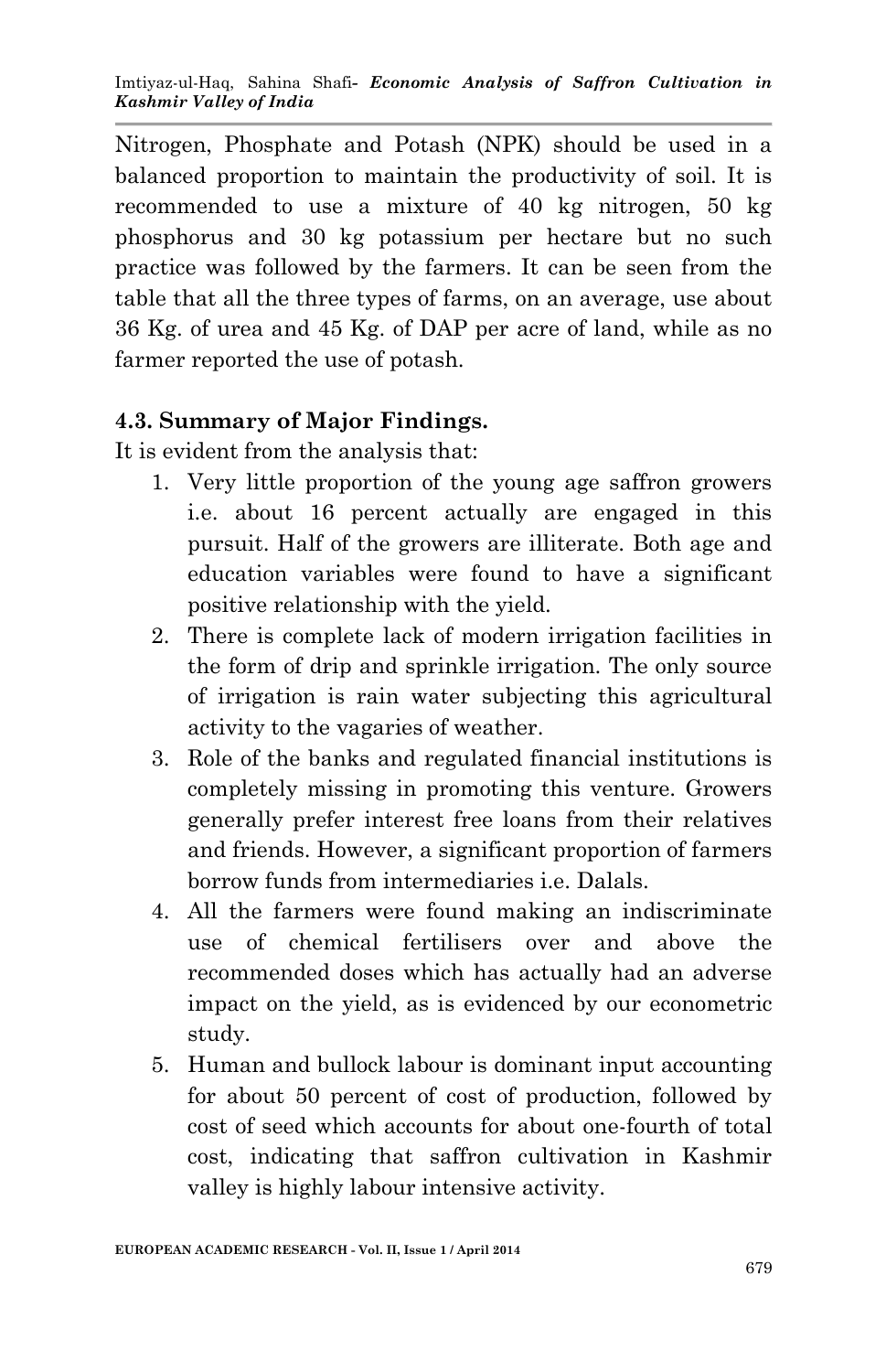- 6. A price spread of about 300 percent has been observed between farm gate and market prices. Since marketing channels are dominated by intermediaries, they become major beneficiaries leaving saffron growers with a little margin.
- 7. The yield per acre (Productivity) increases with the increase in the size of holding from small farms to medium size farms, but shows a. declining trend from medium to large sized farms.
- 8. Medium farms exhibit the highest gross and net returns and also account for highest cost per acre, but still these farms show the highest profitability out of three categories of farms.
- 9. The study also shows that large farms are least profitable because of their low productivity and not due to the higher cost of production which in fact is lowest in this case.

Generally speaking, size of holding and productivity of agricultural production have positive relationship. But in case of our analysis conducted on different farm sizes for the year 2007-08 the small/medium size farms appear to have higher productivity compared to large size farms. The reasons are:

- a) The farmers with small holdings use their land optimally compared to large holders. (ii) It is relatively, easy to maintain small holdings than large ones.
- b) Inability of the farmers to use the land up to the optimum level because of their weak financial status, resulting into the lower productivity especially for large farms.
- c) The use of hired labour per acre for large farms is comparatively greater than smaller farms. This also affects the productivity in the sense that use of family labour is more efficient than hired one.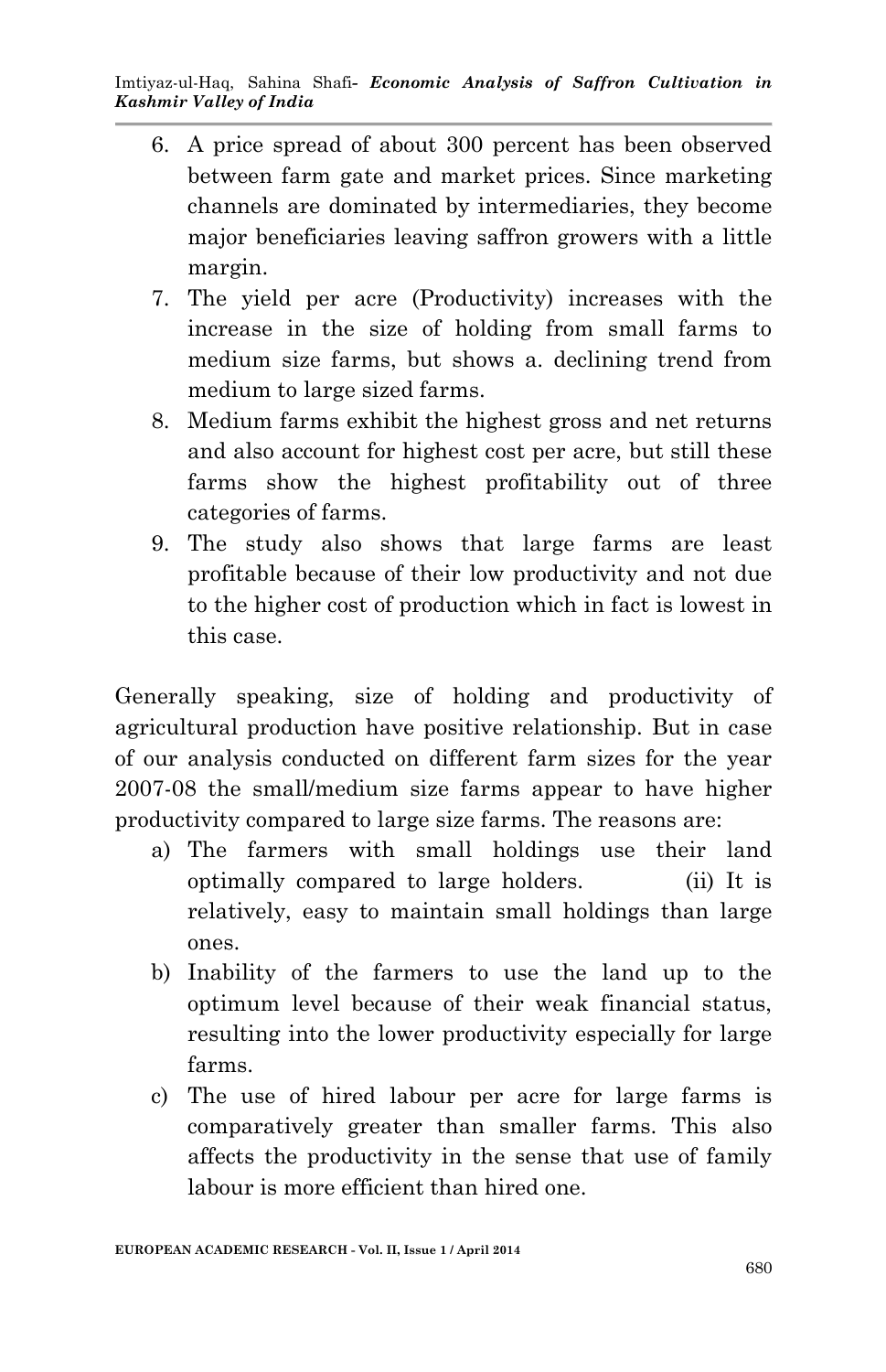d) Lack of mechanized labour generally affects the productivity of large farms.

# **Limitations of the Study**

- 1. The field study has been confined to Pampore tehsil of district Pulwama. It cannot pretend to generalise the results for the Kashmir valley, although 80 percent of the saffron is produced in this area.
- 2. The soil fertility, which influences the saffron productivity varies across the farm, has been taken as constant in our analysis.
- 3. Farmers don't maintain any farm records; hence the study had to depend absolutely on the memories of the illiterate farmers.
- 4. Though the reference period was, by and large, a normal year so far as climatic conditions are concerned, yet due to draught like conditions that prevailed in the valley consecutively for many years may have had some influence on the reference period.

## **4.4. Concluding Remarks**

It has been found from our analysis that the new educated generation is not taking up this venture as a profession for their livelihood and due to this most of the control of this activity are still in the hands of illiterate and higher age farmers, whose mental status is against the adoption of new technology. The concerned government departments and agencies need to encourage and involve educated unemployed youth in the rural areas of the saffron growing belts to take over this venture on scientific basis. Organising the foreign tours especially to the countries like Spain, Netherlands, Iran etc. is very essential to motivate and encourage the educated youth. Poor economic background of these farmers compels them to borrow money in advance from dalals resulting into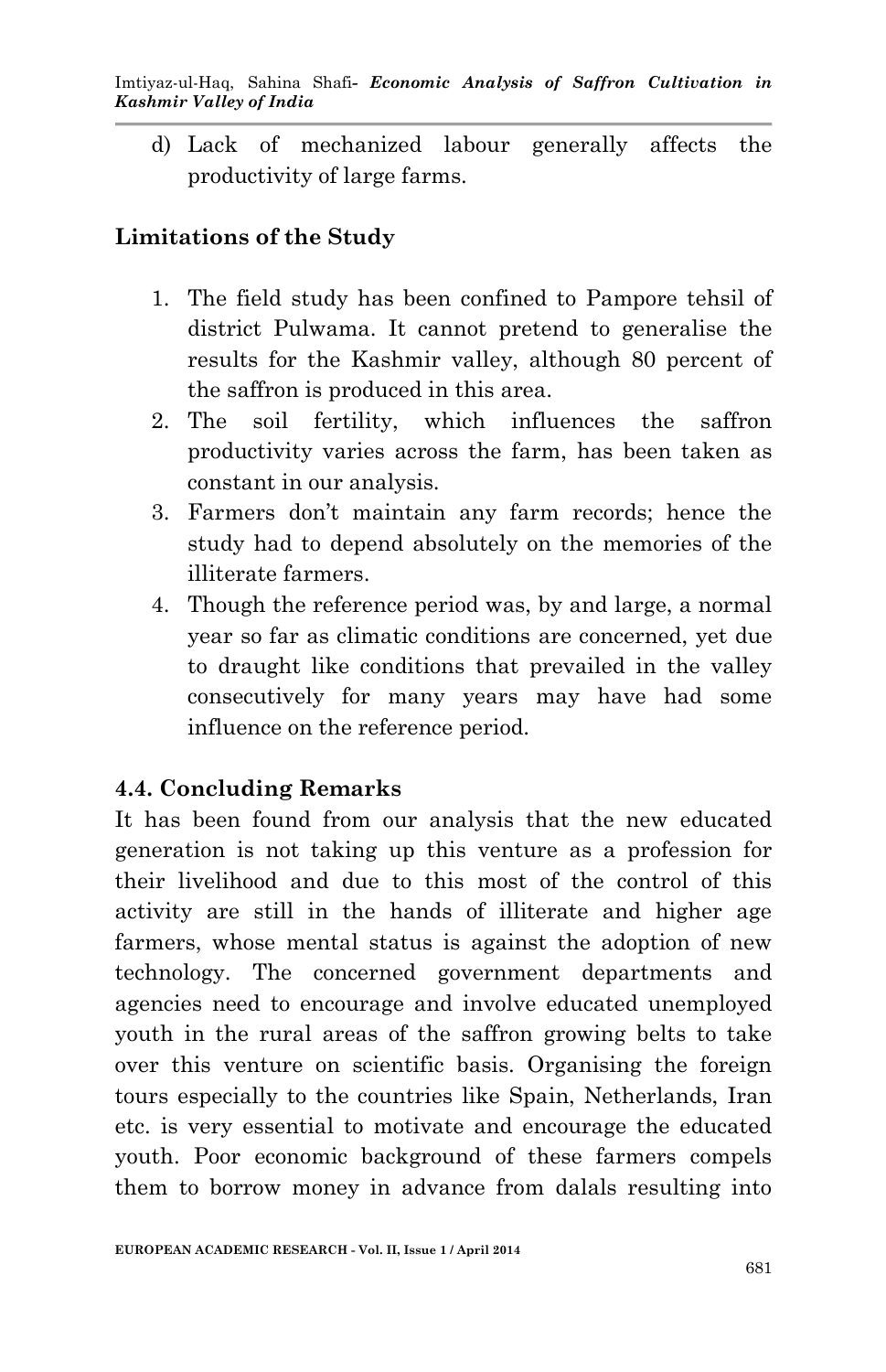distress sale. This issue needs to be tackled by the government by providing cheap credit facilities to the growers. Besides, emphasis should be given on inculcating the spirit of cooperative farming. By cooperative marketing the chains of middlemen and intermediaries can be eliminated. Direct link between the ultimate consumers and the growers can improve their financial status and provide them with the market incentives necessary for the expansion of this otherwise shrinking sector. The government agencies should also provide the farmers with the spray pumps for spraying water over the fields in the absence of the natural rains in the month of September- October to enhance the yield. Alternatively, water reservoirs and tube wells for utilizing the underground water need to be built for assured irrigation. Another area of serious concern, as revealed from the field study, is regarding the use of fertilizers in an unscientific way without following the standard prescriptions. Right combinations of water, fertilizers, and human effort are required to improve the yield which has deteriorated over the period of time.

## **BIBLIOGRAPHY:**

- Agarwal, G.D. and P.C. Bansil. 1969. *Economic Theory as Applied to Agriculture.* Delhi: Vikas Publications.
- Agarwal, S.G., F.A. Nehvi, M.K. Verma. 2004. "Success Stories." Sher-i-Kashmir Agricultural University of Science and Technology (SKAUST-K), Shalimar, Kashmir.
- Ahangar, S. 2007. *Saffron Flower and Pampore*. Reshi Complex Namblabal, Pampore Kasmir: Ahangar Publications.
- Anonymous. 1988. *Saffron Crop*. Sheri Kashmir University of Agricultural Sciences and Technology Kashmir, SKAUST-K.

Aryan, J.R. 1971. *Agro Botany of Saffron*. Kishtawar, Jammu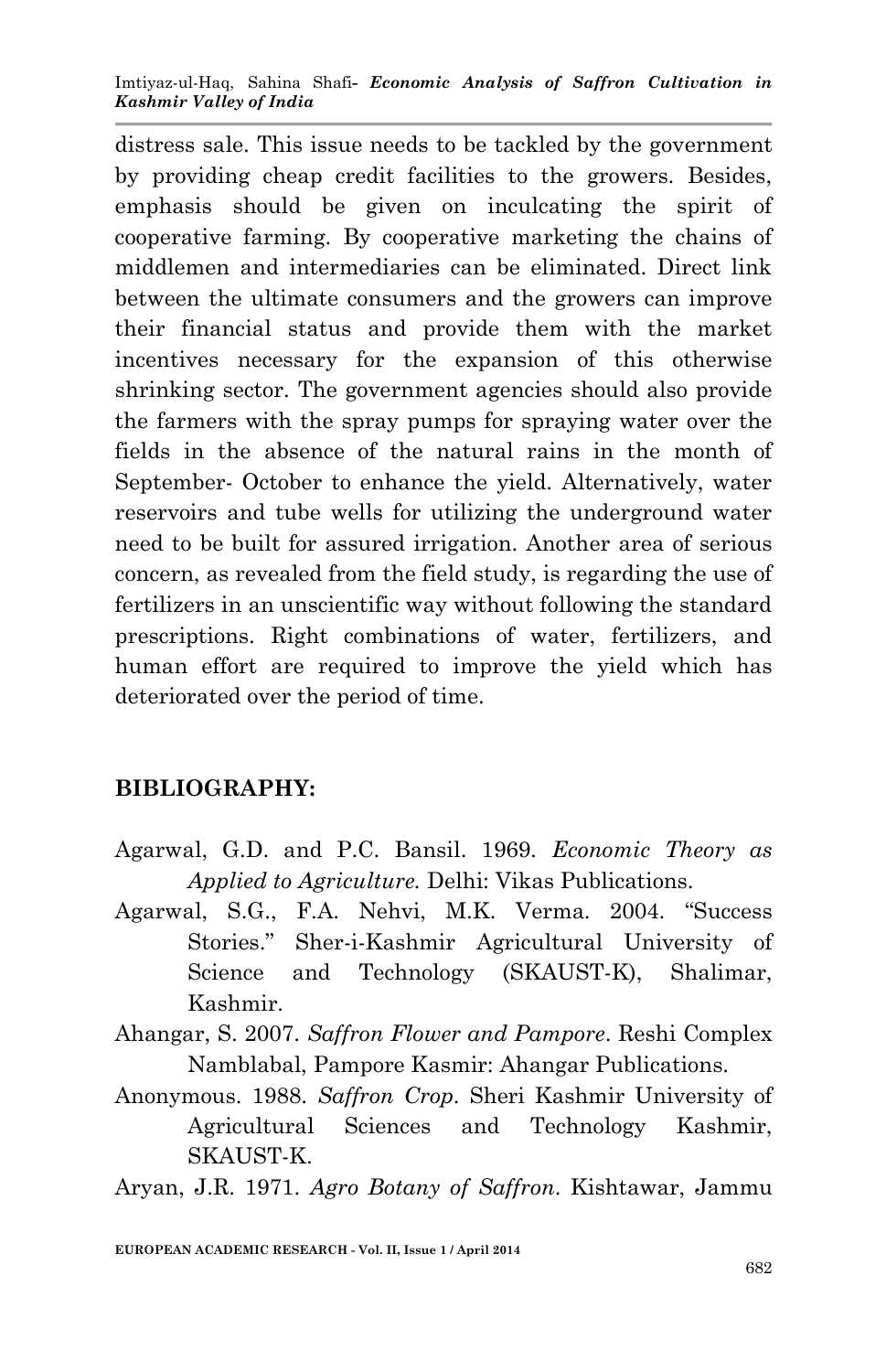and Kashmir State: Aryan Publications.

- Bishop, T. 1972. *Introduction to Agricultural Economics Analysis.* New York: John Wiley & Sons, Inc.
- Chawdhari, T.P.S. et al. 1973. *Resource Use and Productivity on Farms.* N.I.C.D. Hyderabad.
- Damodar, N. G. 2012. *Basic Econometrics.* New Delhi: Tata McGraw Hill Education Private Limited.
- Gittinger, J. P. 1988. "Economic Analysis of Agricultural Projects." International Bank for Reconstruction and Development, Washington.
- Heariy, E. O. and J. L. Dhillon. 1961. *Agricultural Production Function.* Ludhiana: Kalyani Publishers.
- Johl, S.S. and Kapur, T.R. 1973. *Fundamentals of Farm Business Management.* Ludhiana: Kalyani Publishers.
- Kamli, S. A. and M. H. Wani. 2004. *Research Priority Setting in Saffron: A Legendary Crop of Himalyas*. Sher-i- Kashmir Agricultural University of Science and Technology (SKAUST-K), Shalimar, Kashmir.
- Keneth et al. 1999. *Agricultural Economics and Management.* London: Prentice-Hall International (U.K.) Limited.
- Mir, G. M. 1982. *Saffron Agronomy in Kashmir: A Study in Habitat, Economy and Society*. Srinagar, Kashmir: Gulshan Publishers.
- Philippatos, G. C. 1968. *Financial Analysis: Theory and Technique.* Holden & Day Inc. San G. J. Stigler, the Organization of Industries, R.D. Irwin, Homewood.
- Rane and Deorukhkar. 2007. *Economics of Agriculture*. New Delhi: Atlantic Publishers.
- Zaki, F. A. 2002. *Development of Saffron in Kashmir*. Sher-i-Kashmir Agricultural University of Science and Technology (SKAUST-K), Shalimar, Kashmir.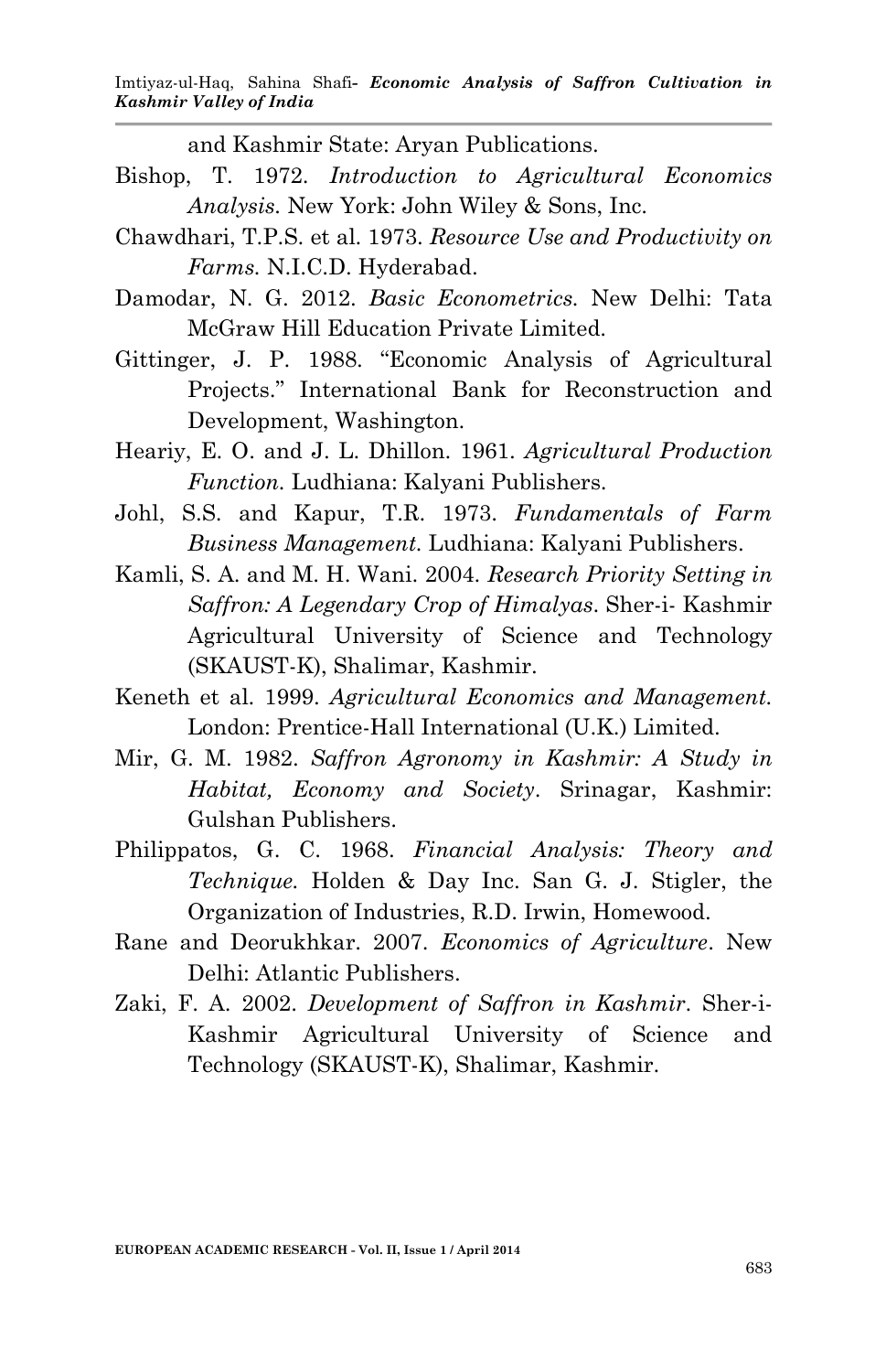| SNo            | Country    | Acreage                   | $%$ age | Avg.               | $%$ age  | Product- | Produc-         | Quality         |
|----------------|------------|---------------------------|---------|--------------------|----------|----------|-----------------|-----------------|
|                |            | Under                     | area    | Annual             | share of | ivity    | tivity          | (Rank)          |
|                |            | Saffron                   | of the  | Product-           | the      | Kg/hec.  | (Rank)          |                 |
|                |            | $(000$ hec $)$            | world   | ion(tons)          | world    |          |                 |                 |
|                |            | with                      |         | with               | product- |          |                 |                 |
|                |            | rank                      |         | rank               | ion      |          |                 |                 |
| $\mathbf{1}$   | Iran       | 32.0(1st)                 | 74.0    | 160.0              | 78.43    | 5.0      | 3rd             |                 |
|                |            |                           |         | (1 <sup>st</sup> ) |          |          |                 |                 |
| $\overline{2}$ | Spain      | (2 <sup>nd</sup> )<br>4.2 | 9.7     | $29.5$ $(2nd$      | 14.46    | 6.9      | 1 <sub>st</sub> | 1 <sub>st</sub> |
|                |            |                           |         |                    |          |          |                 |                 |
| 3              | J&K        | 3.8(3 <sup>rd</sup> )     | 8.9     | $6.46$ $(3^{rd}$   | 3.15     | 2.28     | 6 <sup>th</sup> | 2 <sup>nd</sup> |
|                |            |                           |         |                    |          |          |                 |                 |
|                | Greece     | $1.0(4^{\text{th}})$      | 2.3     | 4.30 $(4^{th})$    | 2.10     | 4.3      | 4 <sup>th</sup> |                 |
| $\overline{4}$ |            |                           |         |                    |          |          |                 |                 |
| 5              | Azerbaijan | $0.7(5^{th})$             | $1.6\,$ | $3.70(5$ th        | 1.81     | 5.4      | 2nd             |                 |
|                |            |                           |         |                    |          |          |                 |                 |
| 6              | Morocco    | 0.5(6 <sup>th</sup> )     | 1.1     | $1.00\; (6^{th}$   | 0.49     | 2.0      | 7 <sup>th</sup> |                 |
|                |            |                           |         |                    |          |          |                 |                 |
| $\overline{7}$ | Italy      |                           |         | 0.28               | 0.13     | 3.1      | 5 <sup>th</sup> |                 |
|                |            |                           |         | (7 <sup>th</sup> ) |          |          |                 |                 |

#### **Appendix Tables**

**Table 1A: Statement Showing Growth in Area, Production, and Yield of Saffron.(Base Year 1990)** 

Source: compiled and computed from the data collected from Financial Commissioner's Office

| Year  | Area<br>(hectares) | Growth<br>Rate | Production<br>(quintal)  | Growth<br>Rate | Productivity<br>(yield/hec.) |
|-------|--------------------|----------------|--------------------------|----------------|------------------------------|
| 1990  | 4050               | 0.00           | 130                      | 0.00           | 3.21                         |
| 19991 | 4050               | 0.00           | 130                      | 0.00           | 3.21                         |
| 1992  | --                 | --             | $\overline{\phantom{a}}$ |                | $- -$                        |
| 1993  | 4496               | 11.01          | 130.65                   | 0.5            | 2.90                         |
| 1994  | 4496               | 11.01          | 134.25                   | 3.3            | 2.98                         |
| 1995  | 4496               | 11.01          | 141.28                   | 8.7            | 3.14                         |
| 1996  | 5707               | 40.91          | 159.52                   | 22.7           | 2.79                         |
| 1997  | 5316               | 32.37          | 173.36                   | 33.7           | 3.17                         |
| 1998  | 4116               | $-1.63$        | 128.80                   | $-0.9$         | 3.03                         |
| 1999  | 3997               | $-1.31$        | 75.54                    | $-41.9$        | 1.89                         |
| 2000  | 3827               | $-5.51$        | 36.91                    | $-71.6$        | 0.89                         |
| 2001  | 3287               | $-5.51$        | 36.91                    | $-71.6$        | 0.96                         |
| 2002  | 3883               | $-4.12$        | 50.00                    | $-61.5$        | 1.29                         |
| 2003  | 3883               | $-4.12$        | 75.00                    | $-42.3$        | 1.93                         |
| 2004  | 3883               | $-4.12$        | 80.00                    | $-38.5$        | 2.07                         |

#### **Table 2A: International Dimensions of Saffron Cultivation**

**EUROPEAN ACADEMIC RESEARCH - Vol. II, Issue 1 / April 2014**